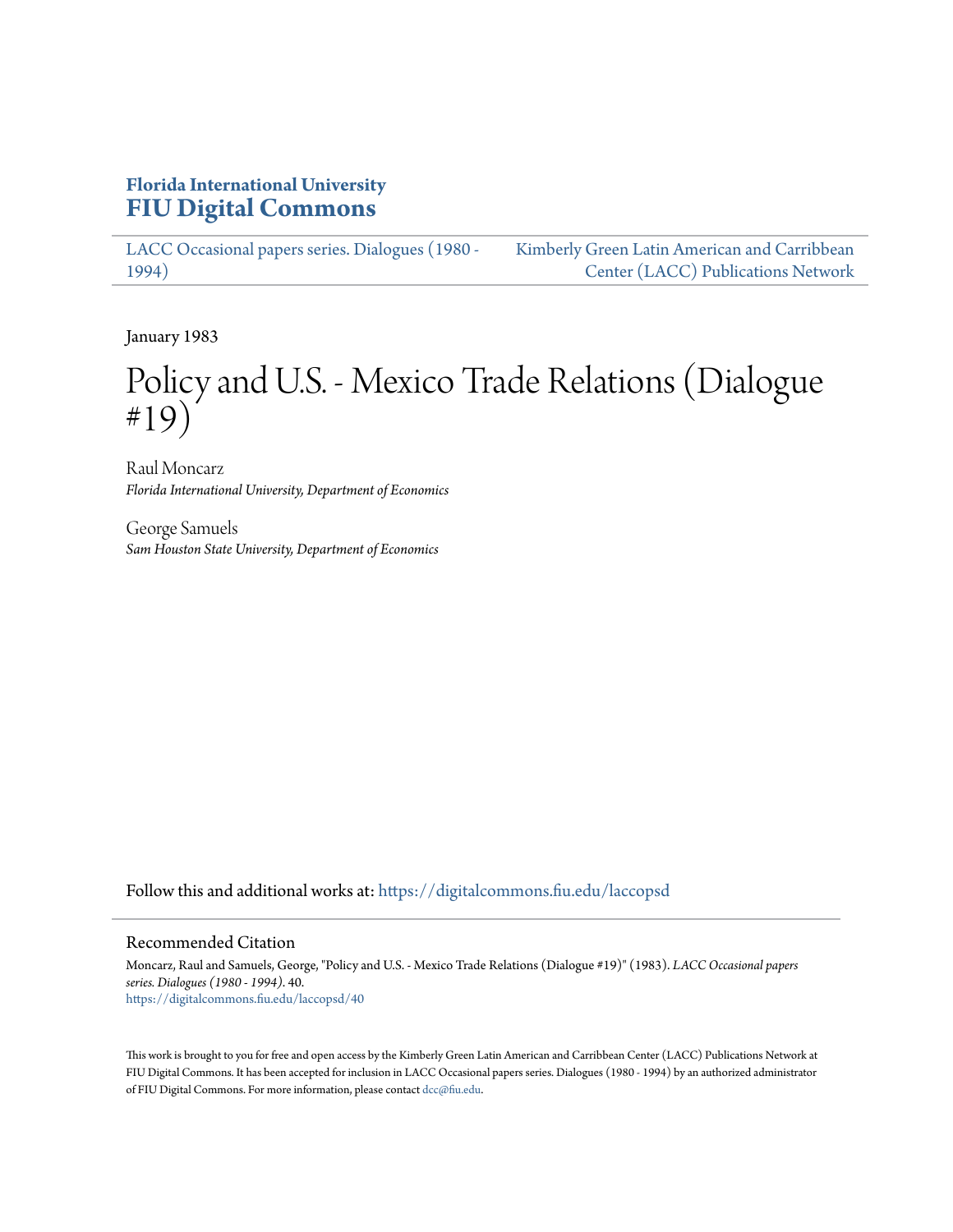# POLICY AND U.S. - MEXICO

## TRADE RELATIONS

Dialogue #19

**By: Raul Monzarz**  George Samuels

 $\psi^{\lambda}_{\lambda}$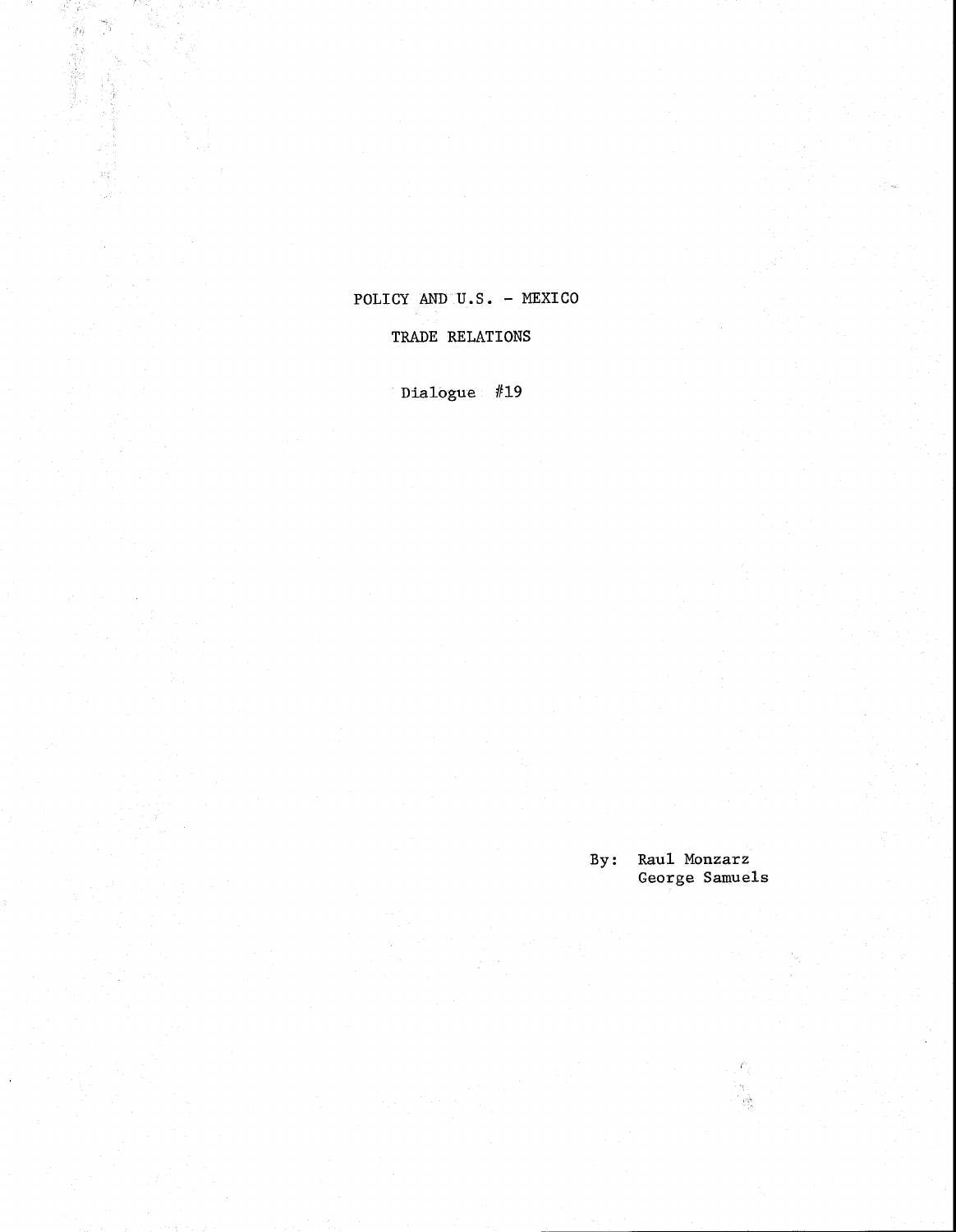# PREFACE

Raul Moncarz, Professor in the Department of Economics at Florida International University, is a specialist in banking and finance in Latin America. George Samuels is Associate Professor of Economics at Sam Houston State University in Huntsville, Texas. Dr. Samuels' research focuses on the Mexican economy and on monetary and financial questions.

This paper was presented at the recent Mexico City meeting of the Latin American Studies Association.

> Mark B. Rosenberg Director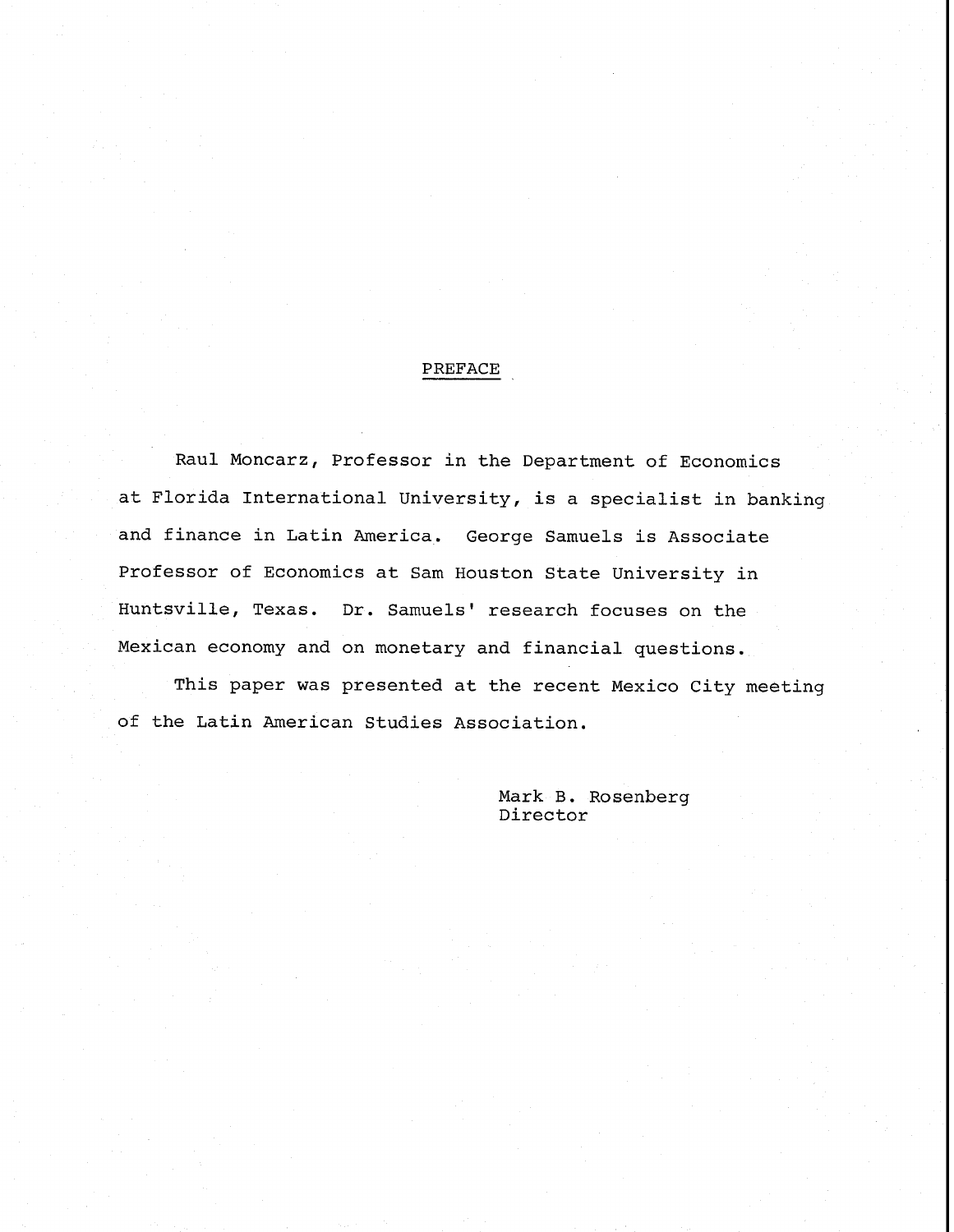#### INTRODUCTION

This paper presents evidence of recent events in Mexico leading to the current crisis, Section I1 explains the theoretical relationship between the quantity theory of money, the exchange rate, the relative level of prices and the purchasing power parity paradigm. The role played by the relative prices of imported and domestic goods is explored, as well as the link establishing the exchange rate through relative prices and the purchasing power parity paradigm. The second part of this section discusses the exchange rate and how it relates to the terms of trade. A short overview of exchange controls follows, with emphasis on the recent Mexican experience. The policy implications of exchange control, its relationship to fiscal and monetary policies, and the balance of payments is studied. The "Decree Regarding Generalized Exchange Control" signed into law by then president Jose Lopez-Portillo on September 1, 1982 is reviewed.

Section 111 looks at current problems for Mexico, including exports, inflation, unemployment and imports of production goods. Section IV examines the corresponding problems for the U.S. Exports, unemployment and loans to Mexico are included. Section V briefly discusses stabilization under IMF guidelines. Finally, some general observations and cursory comments are made regarding the current Mexican economic crisis,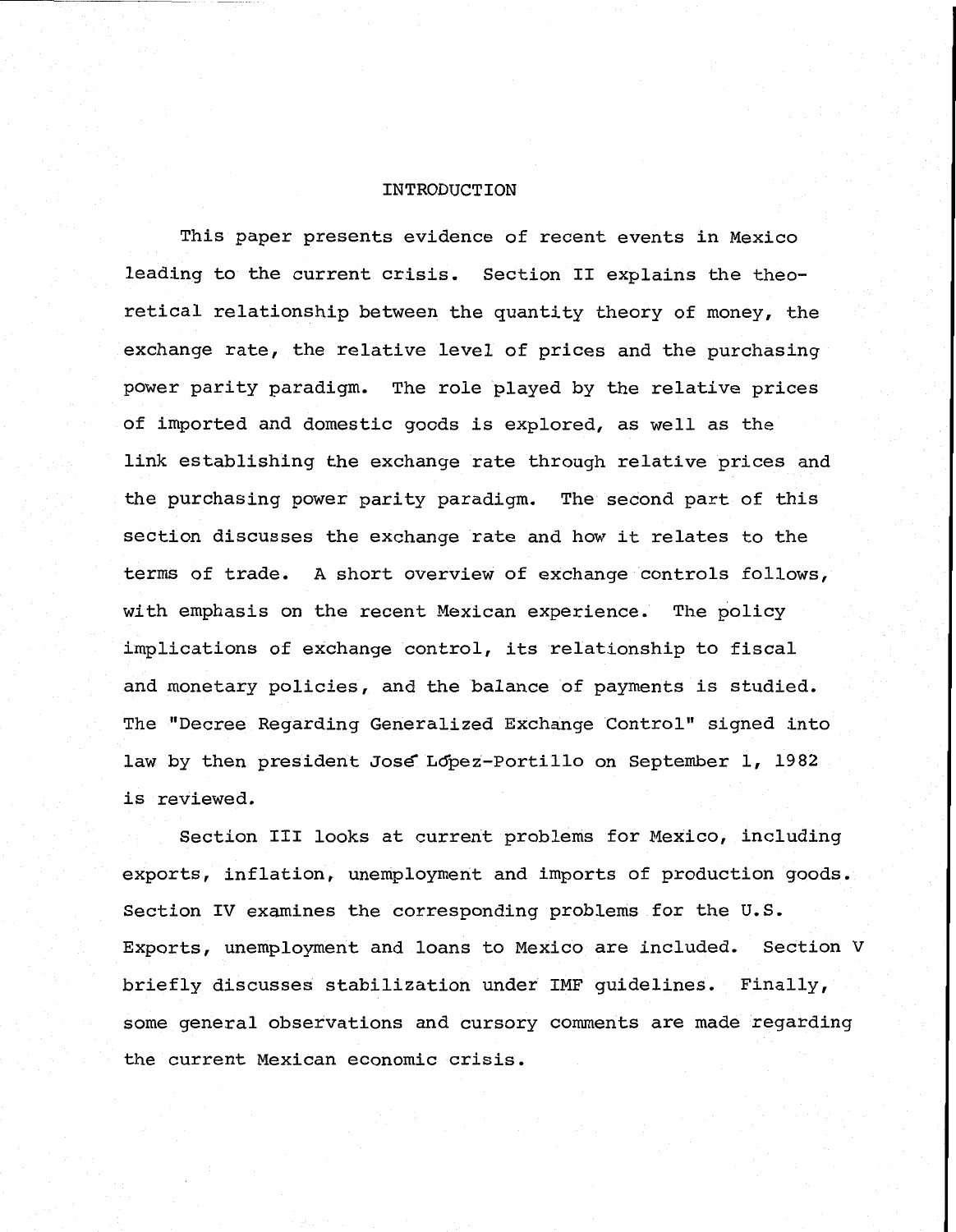## I. RECENT MEXICAN EXPERIENCE

The current economic problems in Mexico clearly demonstrate the extent to which the international environment can restrain growth. But what precipitated this crisis? Thirty years of inward looking, import substitution based growth have slowed substantially in the early 1970's. When Lopez Portillo took office in 1976, inflation was thirty percent, and Mexico owed \$26 billion to foreign banks. Through a program of austerity, inflation slowed. Aggregate demand contracted, due to the austerity program as well as a sharp drop in investment after the 1976 devaluation.

During 1977, GNP grew at 3.3%, with private sector confidence increasing at a rapid pace. Dollarization and capital flight were reduced. In 1978, GDP grew at 7.0 percent in real terms, while inflation dropped to 16 percent from 21 percent the previous year. The turnaround has been attributed to increased investment and exports, or more specifically to the success of the new government (including both fiscal and monetary policies), and the new oil boom. By 1981, Mexico was producing 2.5 billion barrels per day--the world's fourth largest producer.

The oil wealth seemed to justify an ambitious development plan, including a national system of support for basic agriculture (deemphasized in the mid-sixties) , and a plan to build twenty nuclear reactors. From 1978-1981, real government expenditures grew at an average rate of 14.9 percent per year. The money supply was increased 33 percent per year. Private fixed investment spending increased at an annual rate of 13.6 percent, and consumption 8.2 percent. GDP averaged 8.0 percent growth.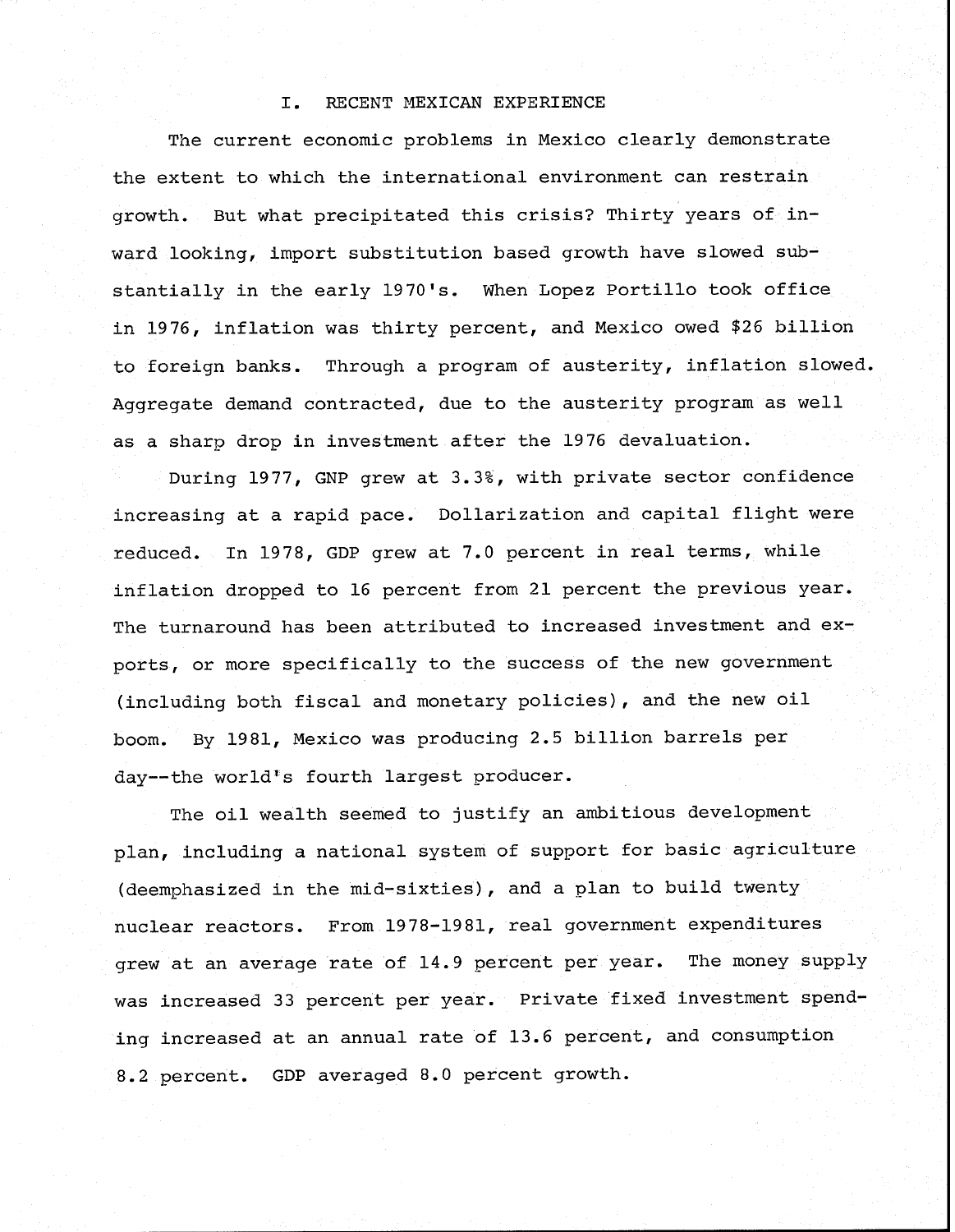Confidence in oil revenues and a desire to pursue rapid industrial expansion led to international financial markets. External financing was abundant and relatively cheap, From 1978-1981, external public debt increased from 26.2 to 53.0 billion dollars.

Increased deficit spending by the government, as well as higher levels of private investment and consumption expenditures, generated excess demand and renewed inflationary pressures. Fortunately, real GDP grew (over 8.0 percent) as well as imports, both of which moderated inflation. Inflation gradually widened the current account deficit as the peso became more overvalued. Many exports were discouraged and imports grew rapidly,

Mexico's Global Development Plan of 1980 required high oil prices and export revenues. When these dipped in early 1981, some oil producing countries began discounting their prices in response to the weak market, but Mexico held out, Mexico continued to borrow to finance growth and debt service, As interest rates rose, increased amounts of foreign borrowing were required to cover debt service, leaving less for investment. In addition, the recession in the U.S. limited growth of non-oil exports.

Some corrective measures were introduced in late 1981, including some fiscal austerity, a mild devaluation of the peso, and reintroduction of import licensing. Even so, the year ended with a record increase in borrowing by the public sector, and a current account deficit of 11.7billion dollars.

In February of 1982, the peso was allowed to float. It depreciated 30 percent immediately, and 18 percent more by May. The government instituted more "self-discipline," including a reduction

 $\overline{2}$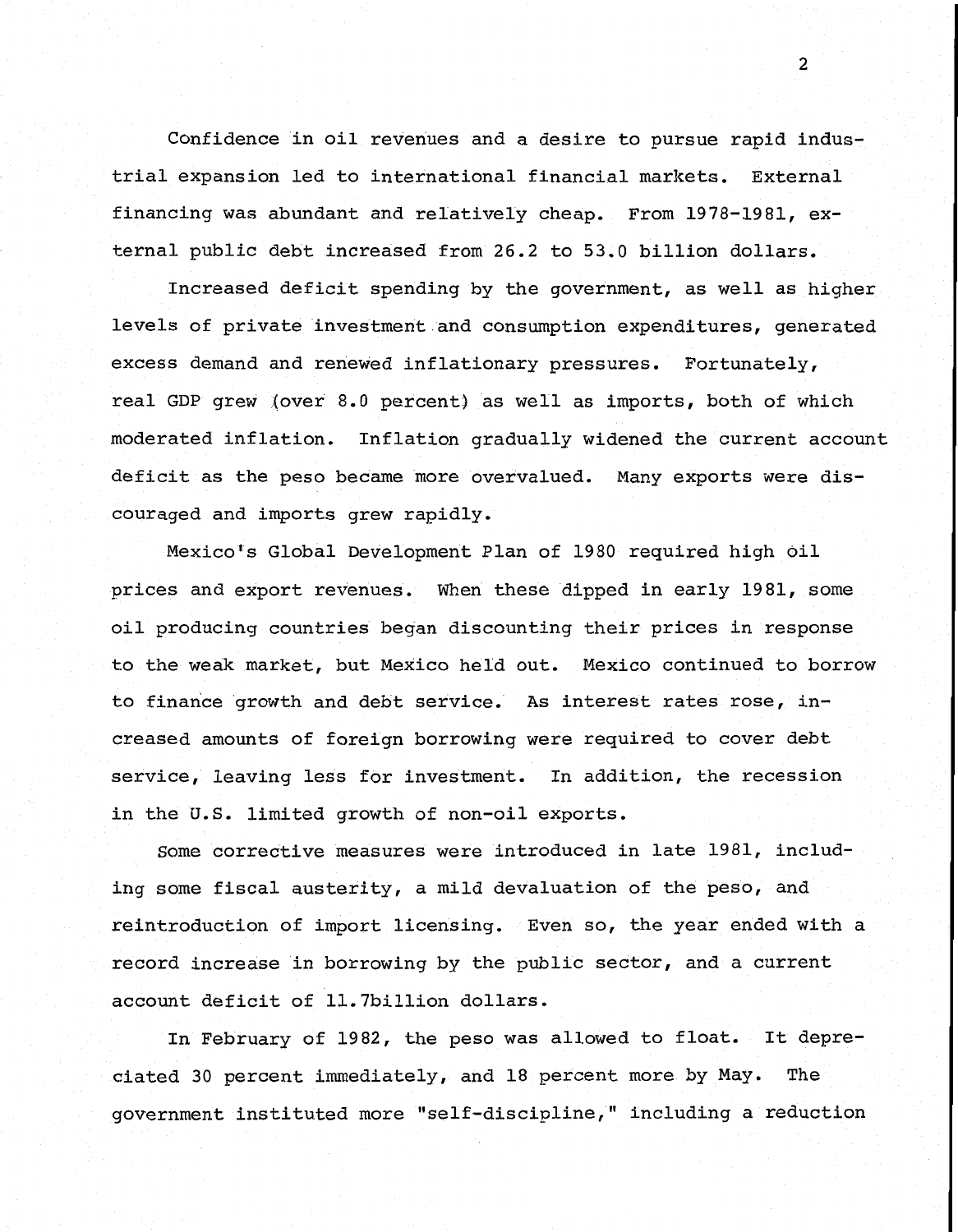in the ratio of the deficit to GNP, price controls on certain basic products, and limits on public sector and private sector imports. It was hoped these policies would reduce capital flight and imports, and increase exports.

The Minister of Finance and Public Credit met with IMF officials in August, and reached an agreement to help Mexico restructure its foreign debt and attract foreign exchange. The IMF will provide Mexico 3.6 billion dollars in SDR's over the next three years, based on Mexico's exercising budgetary austerity and contracting fewer foreign loans. On September 1 Mexico established both fiscal and monetary policy directed at controlling and stabilizing the economy. Banks were nationalized and the control of foreign exchange was institutionalized. The IMF, at their annual meeting of September 6, in Toronto, backed Mexico by assuring the financial community of Mexico's commitment to duly pay off its foreign debt, after completing a process of financial adjustments. **<sup>1</sup>** The letter of intent signed by Mexico and the IMF in November 1982, described a three year program to reduce the size of the deficit from 16.5 percent of GDP to 3.5 percent by 1987. These reductions will necessitate major cuts in public spending. Monetary policy is constrained by a limit on central bank financing of the public sector deficit and encouraging increases in interest rates. Wage policy is expected to be conservative.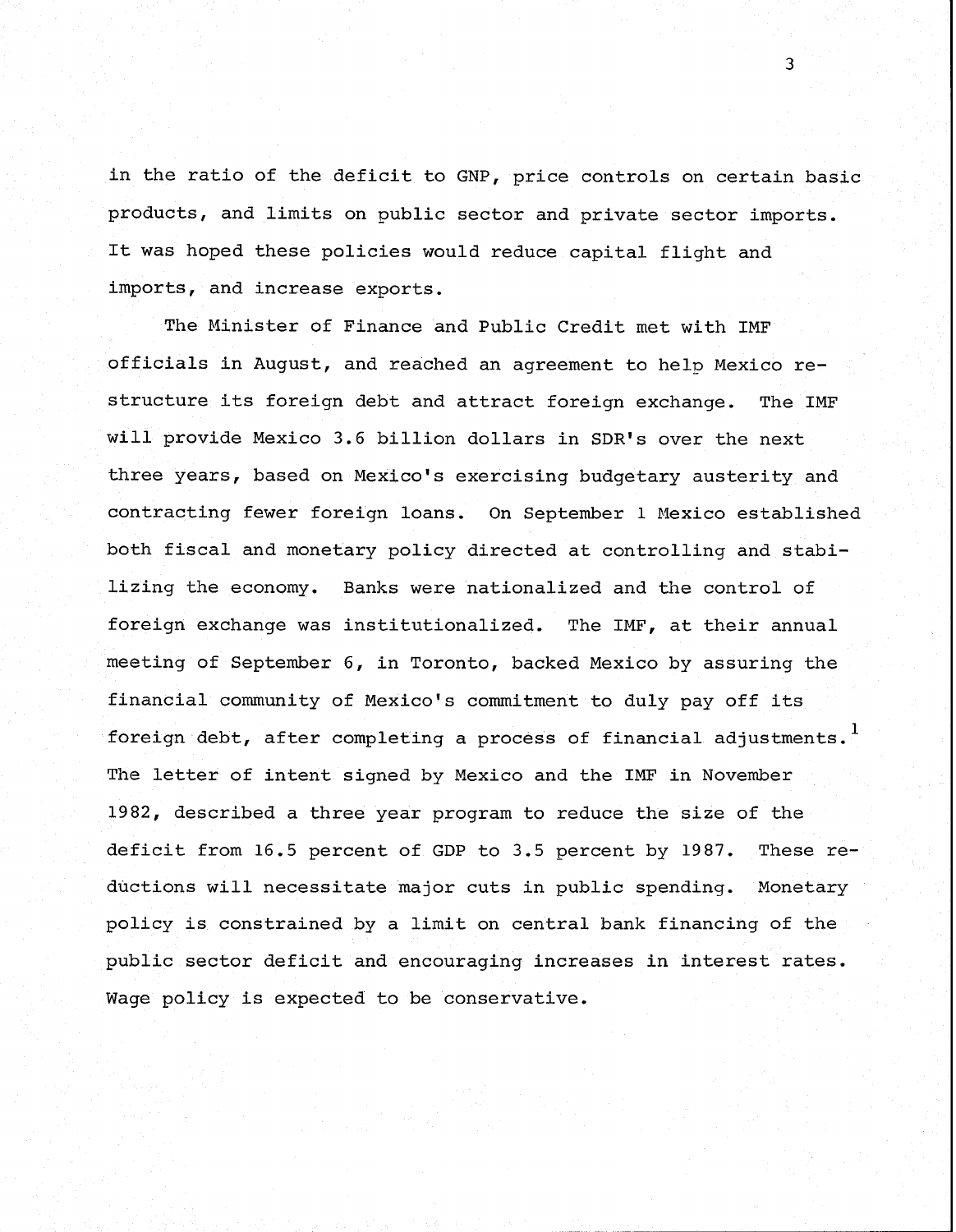#### 11. EXCHANGE RATES AND EXCHANGE CONTROLS

4

## Exchange Rates and the Quantity Theory

An exchange rate is described as the relative price of one currency in terms of another. As a price it is subject to the effects of the market forces of supply and demand. Exchange rates are sensitive points of economic contact between countries. This is because of the impact that the level of the rate of exchange has on the prices of domestic goods in terms of imports; on the balance of payments and the current account and on aggregate demand, among others. Exchange rates equilibrate the international flow of goods, services and capital.

The most important determinant of exchange rates is the prices of goods and services in the domestic country relative to the prices of goods and services in the foreign country, a relationship established by the purchasing power parity theorem. This theorem has proven to be the most consistent economic theory related to exchange rates and foreign/domestic price determination. Even though the purchasing power parity or international competitiveness is only one of many determinants affecting the rate of exchange, the link between domestic prices and foreign prices can be established by a simple geometric model developed by K. **W.**  Clements. **<sup>2</sup>**

Clements uses the monetarist approach in the establishment and determination of exchange rates. In explaining exchange rate behavior, Clements emphasizes the role of the money market as a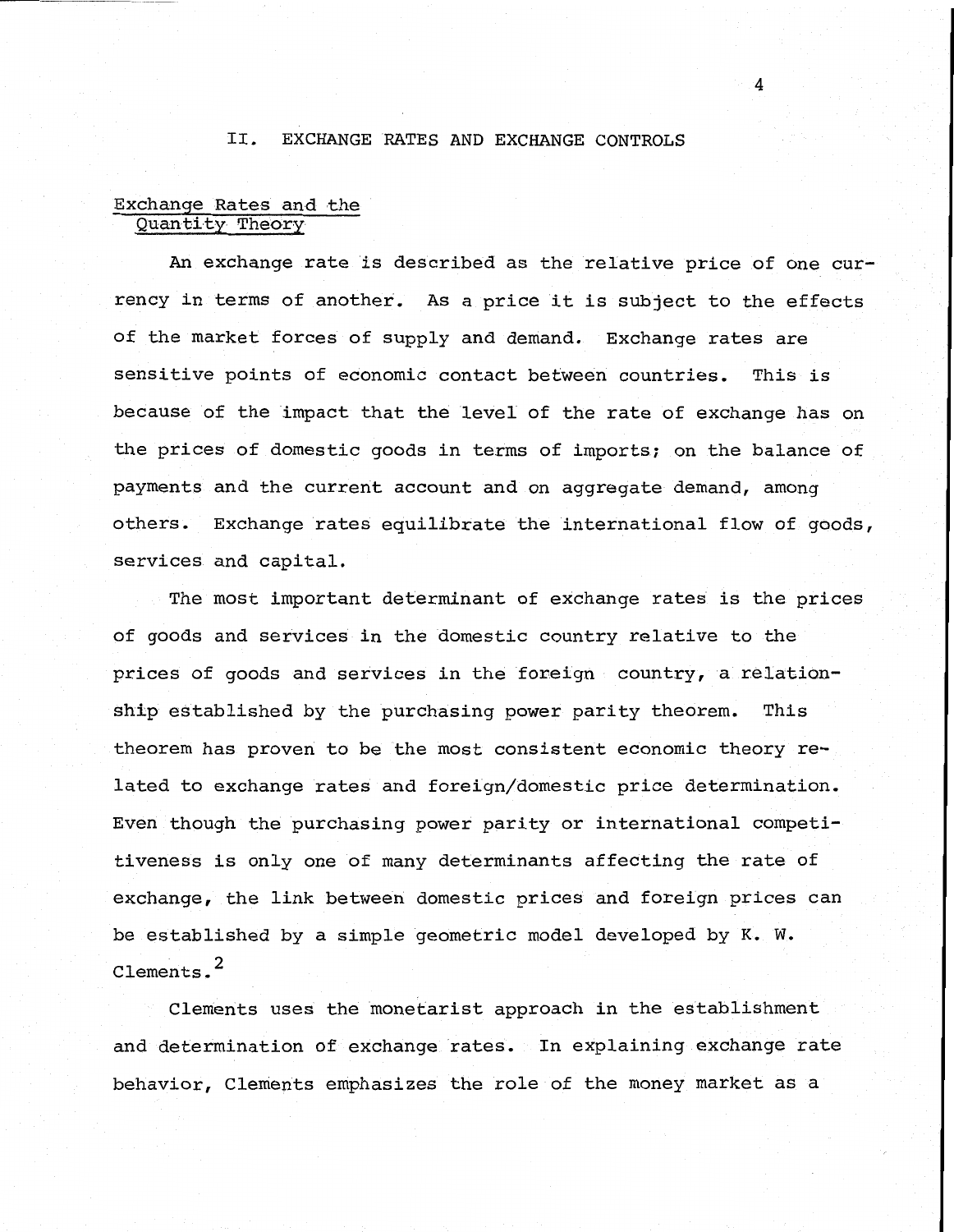determinant of the equilibrium level. Clements' model analyzes two basic conditions in the determination of the rate of exchange. The first is a case where it is assumed that all goods and services are traded internationally, while the second case includes a non-traded goods extension.

Analyzing Clements' first part of the model, if we let L be the demand for real cash balances, Y real income, i the nominal rate of interest then we know that

$$
L = f (y, i)
$$

Let Mo be the nominal quantity of money, P be the price level and rate of interest then we know that<br>  $L = f (y, i)$ <br>
Let Mo be the nominal quantity of money, P be the price<br>
(Mo)<br>
(P ) be the supply of real balances, then L (y,i) = P  $\frac{(P_1 P_1)(P_2)}{(P_1 P_2)}$  be the supply of real balances, then L  $(y, i) = P$  with Mo be the<br>  $\frac{1}{\sqrt{1-\frac{1}{2}}}$  be the s  $P = L (v, i)$ . If we assume that equilibrium in the domestic money market is determined by prices, Clements then established that the quantity theory results in a proportionality of prices and the money supply. He further concluded that

- 1. A rise in the money supply increases the price level in the same proportion.
- **2.** A rise in the real quantity of money demanded causes the price levels to fall proportionally.

Clements' basic equation is expressed as follows:

P = price level in the domestic country

S = exchange rate (the price of foreign currency in terms of domestic currency)

p\*= the foreign price level

Then  $p = s x p *$ , which shows that the exchange rate equalizes the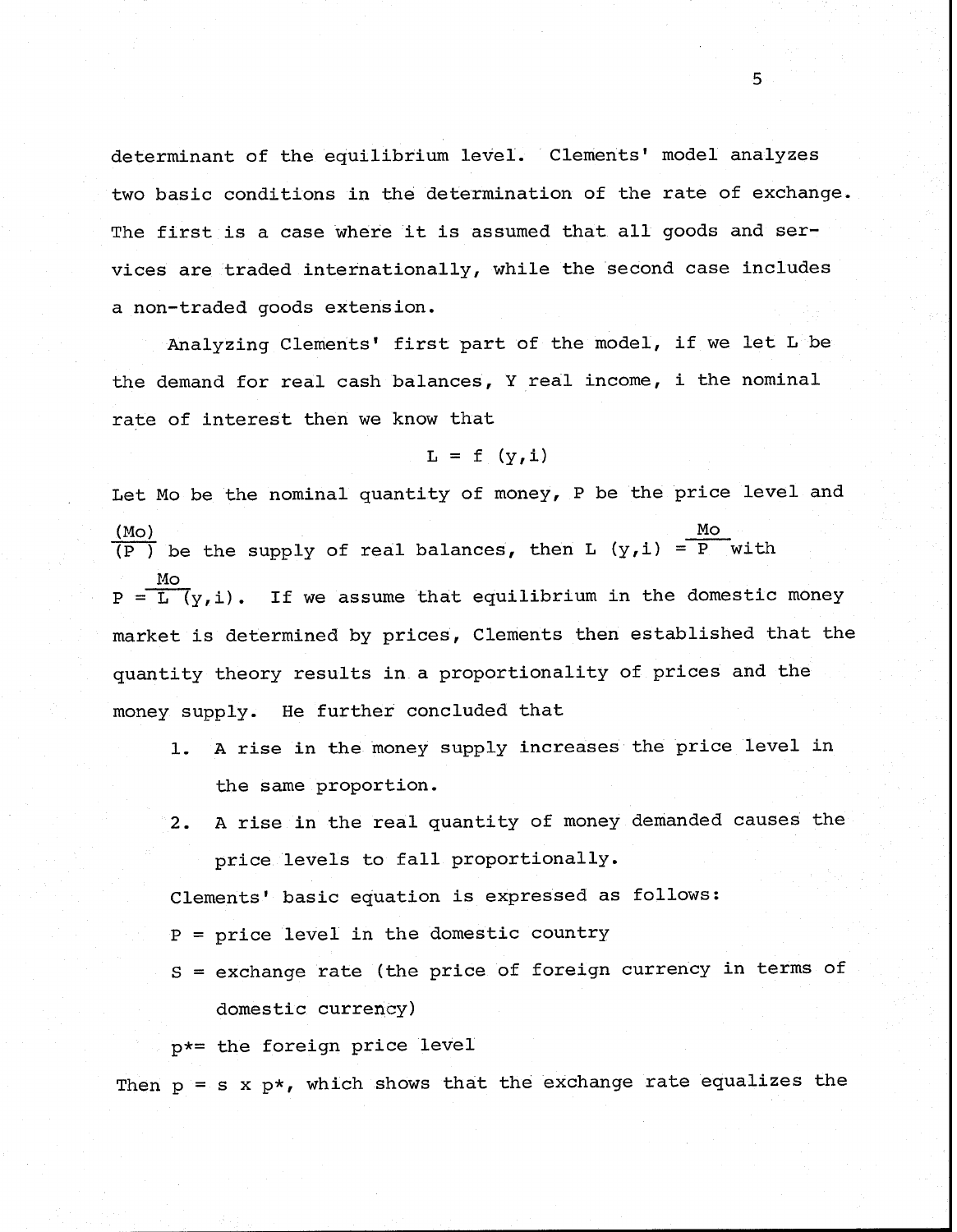price of goods and services in alternative currency. Figure of goods and services in alternative currency.<br>
Since the price level at home was expressed as  $P = \frac{M\dot{o}}{L(y,i)}$ , subalternative curves<br>as expressed as<br> $\frac{1}{p^{\star}}$   $\frac{M_O}{L_1}$   $\frac{1}{N}$   $\frac{1}{N}$ stituting the exchange rate  $S = p^*$  L  $(y, i)$  which establishes the exchange rate in terms of the domestic demand and supply of money and foreign prices p\*.

Clements introduced the model relating the demand and supply for money with the purchasing power parity theory in the establishment of the exchange rate as follows:



## Figure 1

Figure 1 shows the relationship between money and prices. Assuming that the initial income (yo) and initial interest rates (io) are held constant, then an expansion in the money supply from Mo to M1 causes the price to raise from Po to P1. In trying to keep the real balances constant, the percent increase in prices must equal the percent increase in the money supply.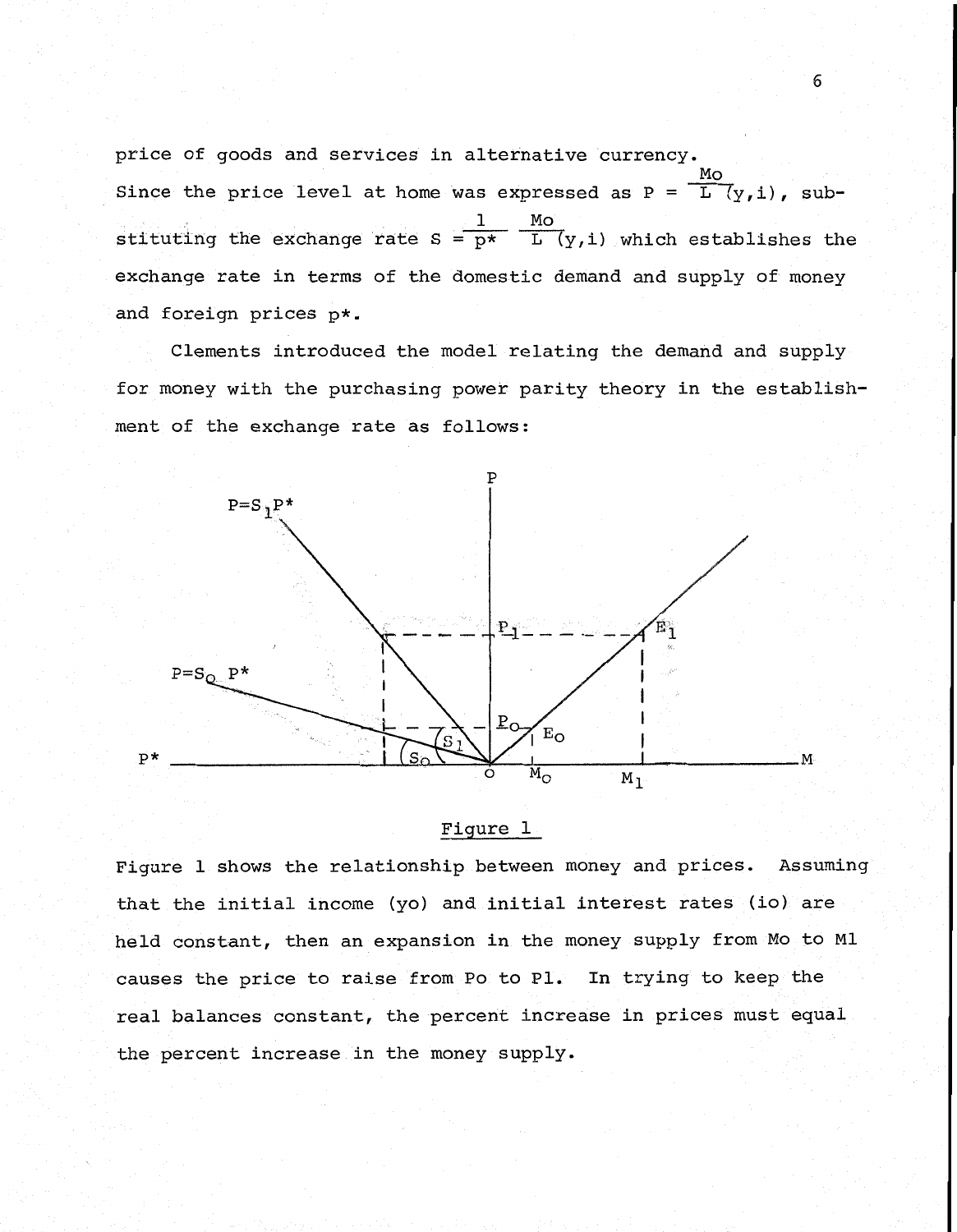In the purchasing power parity the relationship between the initial rate of exchange So and foreign prices P\* is given. Clements establishes that domestic monetary expansion from Mo to M1, with domestic prices increasing from Po to P1 holding P\* constant, depreciates the foreign exchange to S1. He concludes that the percent depreciation in the foreign exchange must equal the percent expansion of the money supply. This has the same effect as a rise in domestic interest rates (i). A rise in interest rates due to inflationary expectations induces people to economize in their holding of monies, increasing prices and depreciating the exchange rate.

On the other hand, increases in real income **(Y),** assuming that Mo and io remain constant, causes domestic prices to fall. With lower domestic prices, ceteris paribus, the domestic economy will experience an appreciation in the rate of exchange, creating therefore, a stronger currency.



 $\overline{7}$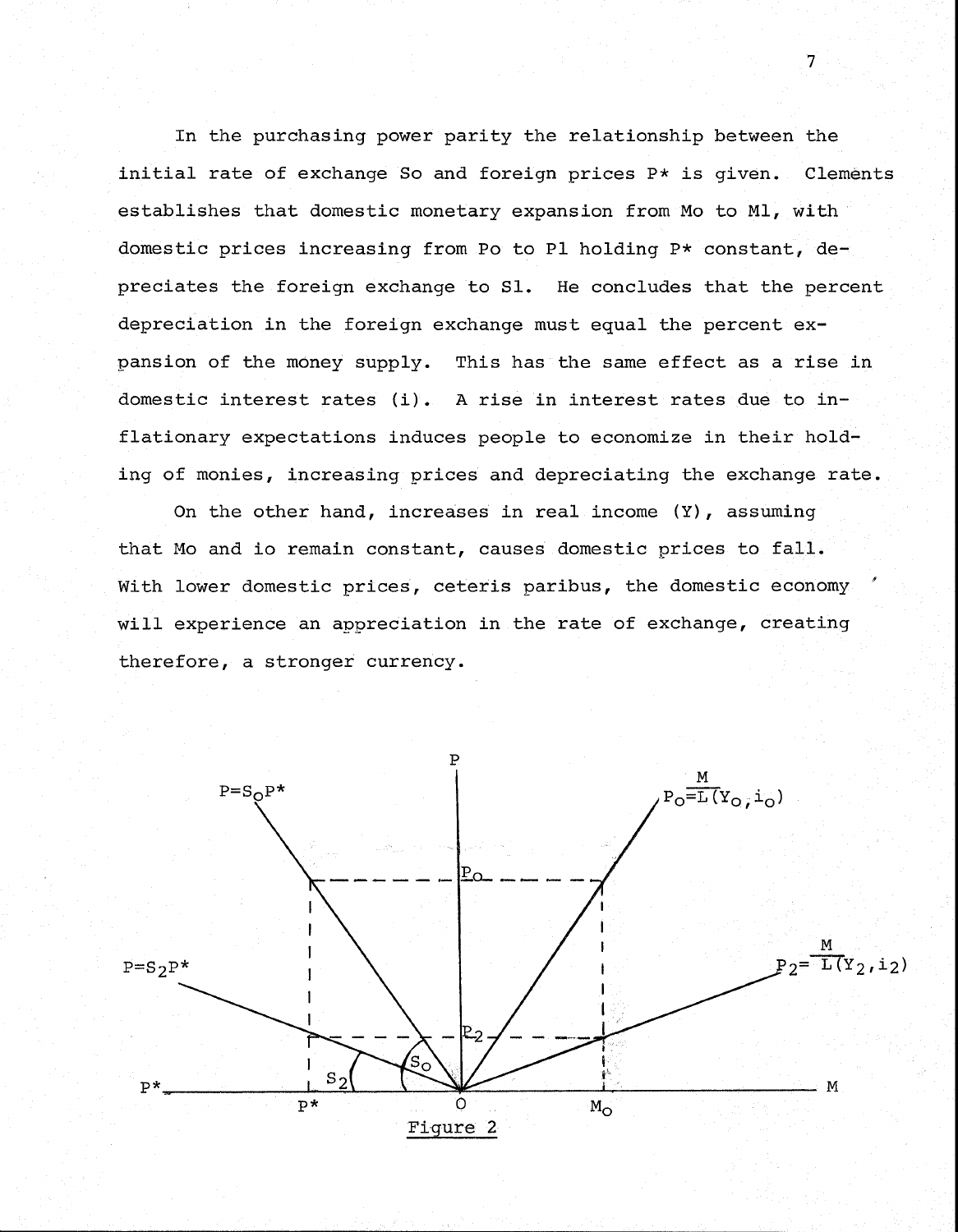Clements' relation of  $P = SP*$  assumes that all of the goods and services produced in a domestic economy are internationally traded. However, we know in reality this need not be the case. Clements developed the second part of his analysis which relates the domestic price level to the price of traded goods only, through the use of purchasing power parity. This has proven to be a more realistic analysis. If we let PT\* be the corresponding foreign price of goods traded; PT the domestic price of traded goods and PN the domestic price of non-traded goods we have the following condition:



Curve AA is representative of the absolute levels of prices in the domestic economy as a function of the domestic price of traded goods and the domestic price of non-traded goods. The price level represented by AA is assumed constant throughout. When increases are experienced in PT and PN, rises in the general level of Prices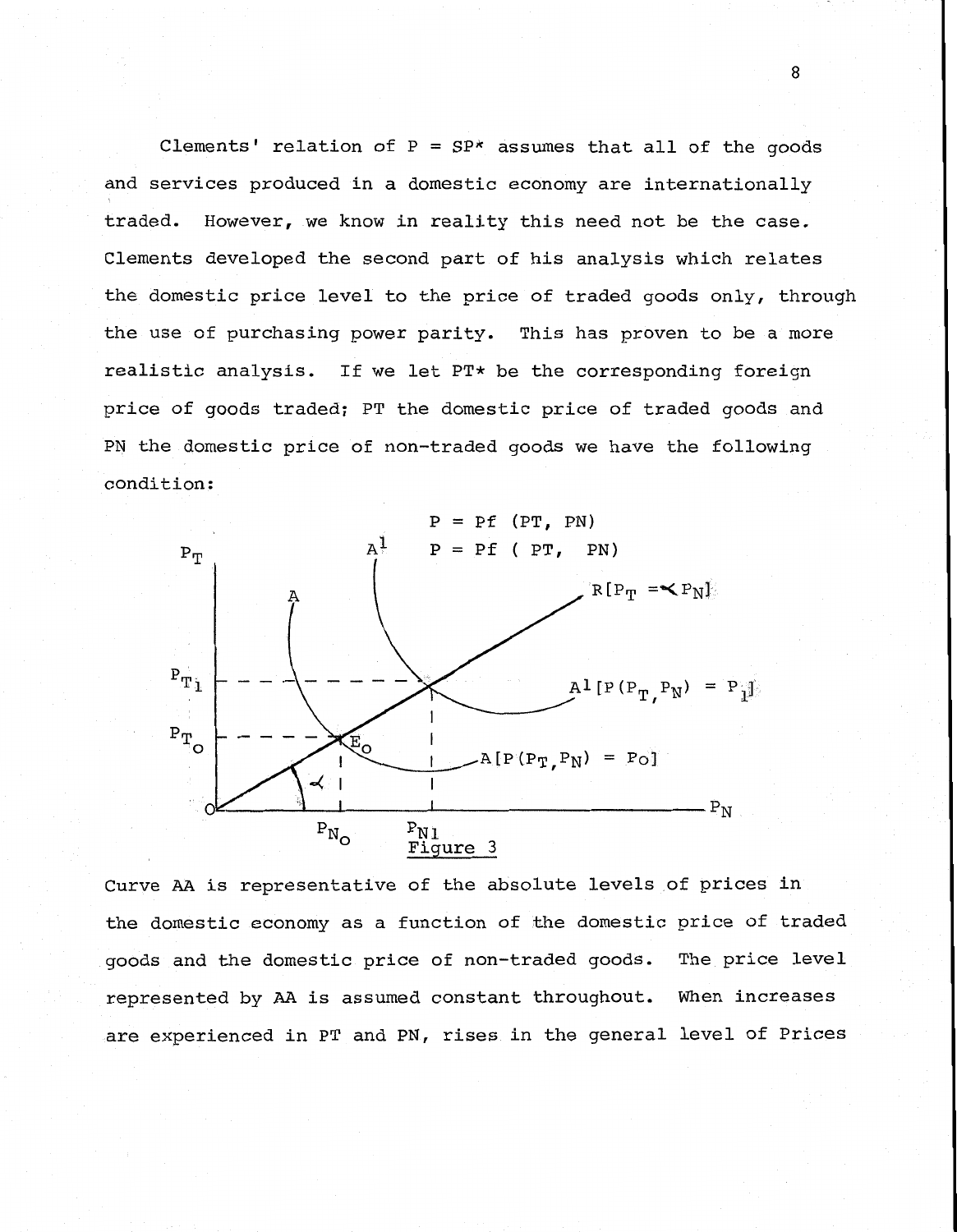of the domestic country will be experienced. This would cause the **AA** schedule to shift to the right.

Assume that  $\leq$  is designated as the relative price of nontraded goods to traded goods. Then PT = PN. Further assuming that income and technology remain relatively constant, then schedule OR is representative of the relative prices of non-traded goods to traded goods. Equilibrium will be established at point Eo which is where the relative prices are equal to the absolute price levels. The impact of this relation on the rate of exchange is shown through the purchasing power parity. A rise in the domestic level of absolute prices will increase the price of domestic traded goods (PT), causing the exchange rate to decrease. A decrease in the exchange rate will be of the same magnitude as the increase in the price levels. Long run conditions are somewhat more subjective in this kind of analysis. In the short run the prices of domestic non-traded goods could be assumed to be "sticky" downward. This may be due to lags of information, costs of adjusting to the runs, etc.

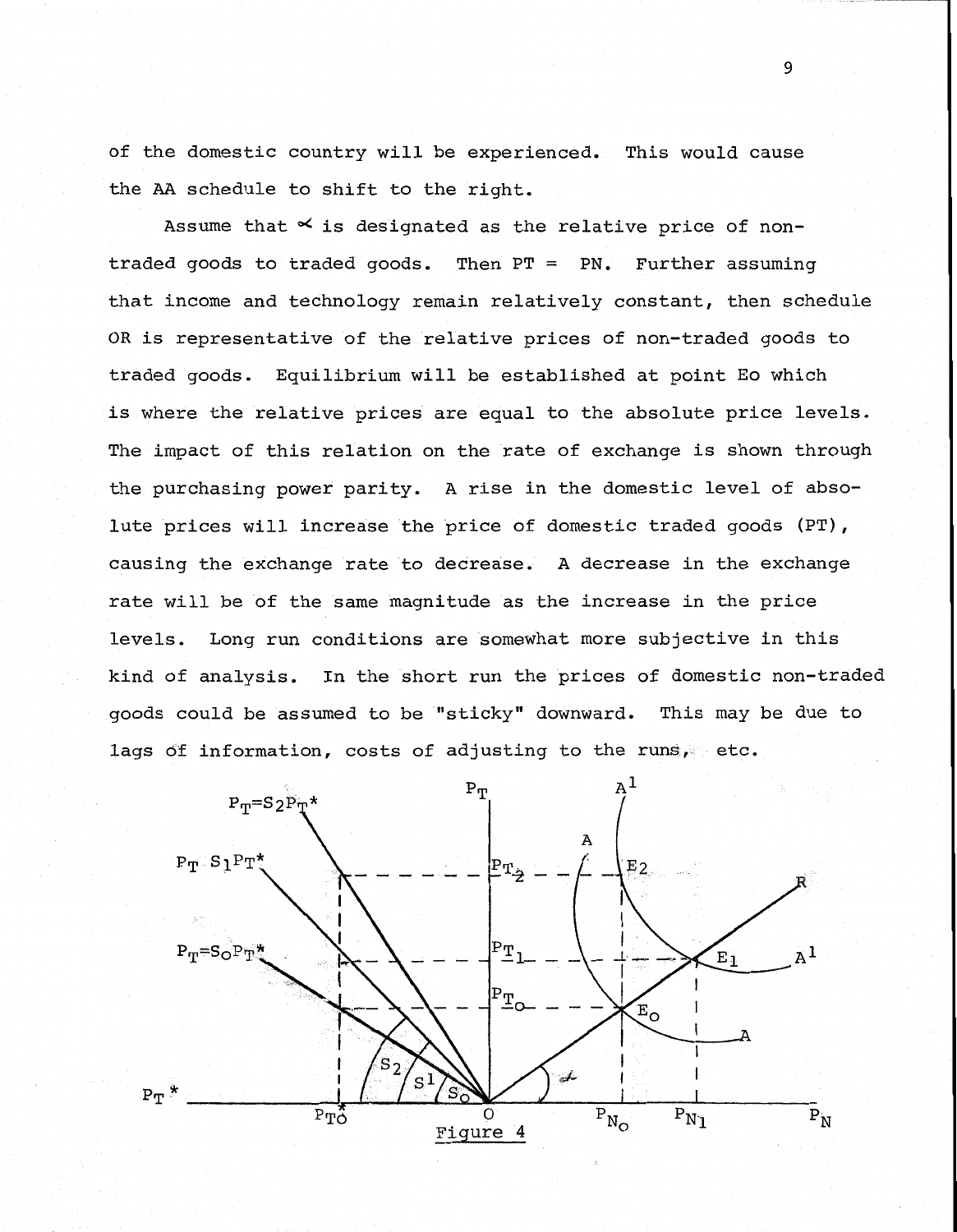Changes in the price level with PN constant shifts the **AA** line to a new equilibrium point. Therefore, the brunt of the adjustment is carried by PT. The exchange rate is depreciated to S2, then at equilibrium we have E2, PT2, and PNo. Assuming that national income in the domestic country stays constant, excess demand for non-traded goods will be experienced. In the long-run, relative prices may fall returning the price of non-traded goods (L) to its normal level. The exchange rate will experience fluctuations in the short run, while experiencing either decreases or increases in value over the longer run.

As Table 1 illustrates, the inflation rate in Mexico as compared to that in the U.S. fairly well accounts for the increase in the peso price of dollars. Looked at in another way, the excess demand was relatively greater in Mexico than in the U.S., causing demand-pull inflation. A significant amount of this was caused by the size of public budget deficits, and the fact that the U.S. took remedial action to slow inflation prior to Mexico's efforts. Table 2 presents some data on Mexico's aggregate demand and supply growth rates.

#### Terms of Trade

So far, we have said very little about the relationship of the exchange rate to the terms of trade. While the foreign exchange of a country is affected by the instability in prices, adjustment in money prices usually imply adjustments in the ratios of the terms of trade. We have seen the relationship of prices as established by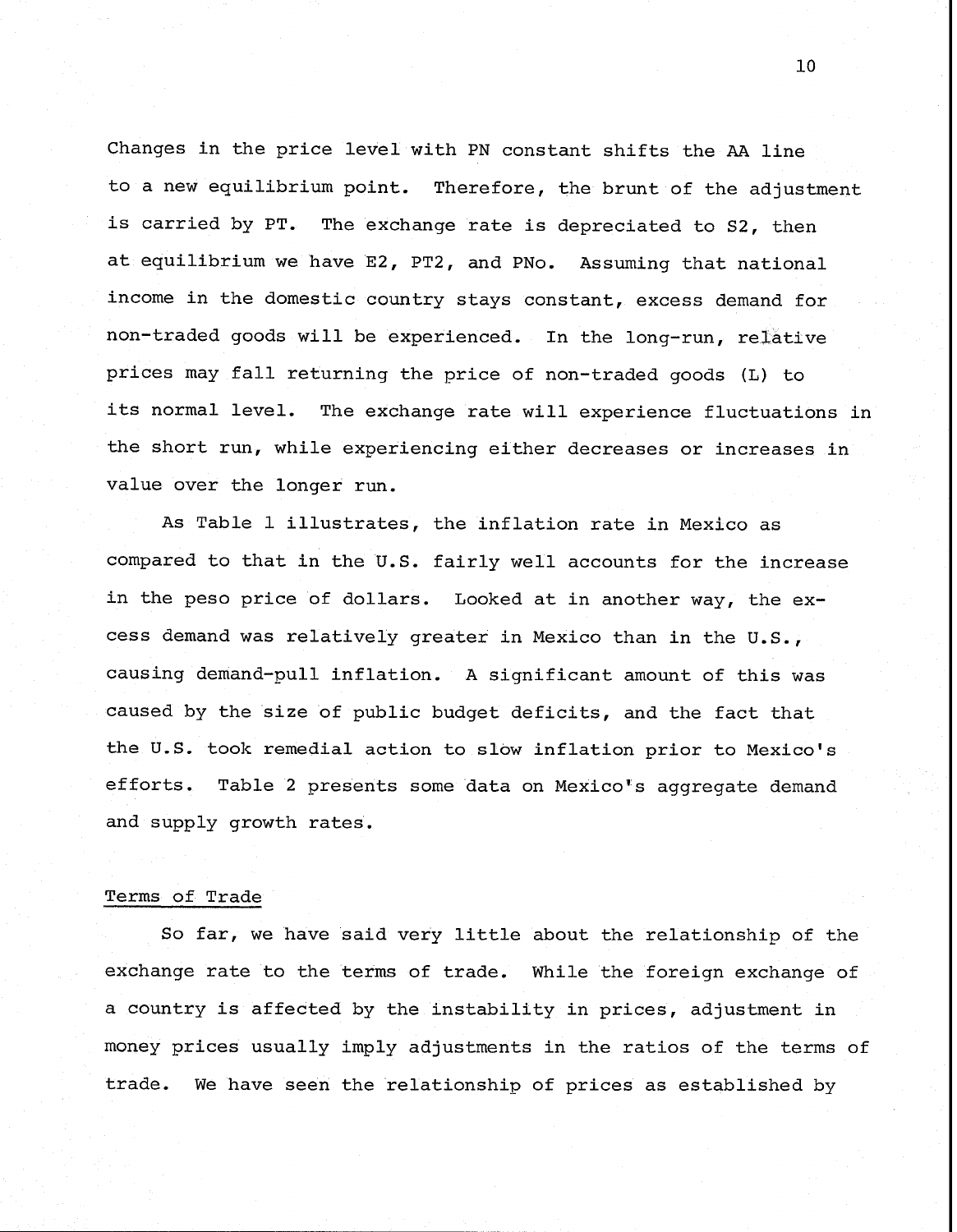| Month              |    | Prices<br>Mexico <sup>1</sup> | Prices<br>$U.S.^2$ | $P-P-P$<br>Ex. Rate <sup>3</sup> | Ordinary<br>Ex. Rate<br>(controlled) Ex. Rates | Ratio P-P-P<br>to ordinary |  |
|--------------------|----|-------------------------------|--------------------|----------------------------------|------------------------------------------------|----------------------------|--|
| January 77 100.00  |    |                               | 100.00             | 22.18                            | 22.18                                          | 100.00                     |  |
| December 77        |    | 115.46                        | 105.45             | 24.28                            | 22.74                                          | 106.77                     |  |
| December 78 133.71 |    |                               | 115.57             | 25.66                            | 22.72                                          | 112.94                     |  |
| December 79 160.33 |    |                               | 132.59             | 26.82                            | 22.87                                          | 117.27                     |  |
| December 80 202.66 |    |                               | 149.28             | 30.11                            | 23.26                                          | 129.45                     |  |
| December 81        |    | 257.17                        | 157.17             | 36.38                            | 26.23                                          | 138.70                     |  |
| February 82 281.88 |    |                               | 158.73             | 39.39                            | 44.64                                          | 88.24                      |  |
| June               | 82 | 339.67                        | 159.07             | 47.36                            | 48.04                                          | 98.59                      |  |
| August 82          |    | 398.99                        | 159.62             | 55.44                            | 49.81                                          | 111.30                     |  |
| December 82 496.83 |    |                               | 162.83             | 67.68                            | 96.48                                          | 70.15                      |  |

| Table l                               |  |
|---------------------------------------|--|
| Purchasing-Power-Parity Exchange Rate |  |
| (pesos/dollar)                        |  |

 $1$ Whole Price Index for Mexico City. January 1977=100.00  $2$ Wholesale Price Index, "All Commodities." January 1977=100.00  $^3$ Assumes that the prevailing exchange rate in January 1977 was the P-P-P exchange rate.

Source: Banco de Mexico and DIEMEX-Wharton calculations.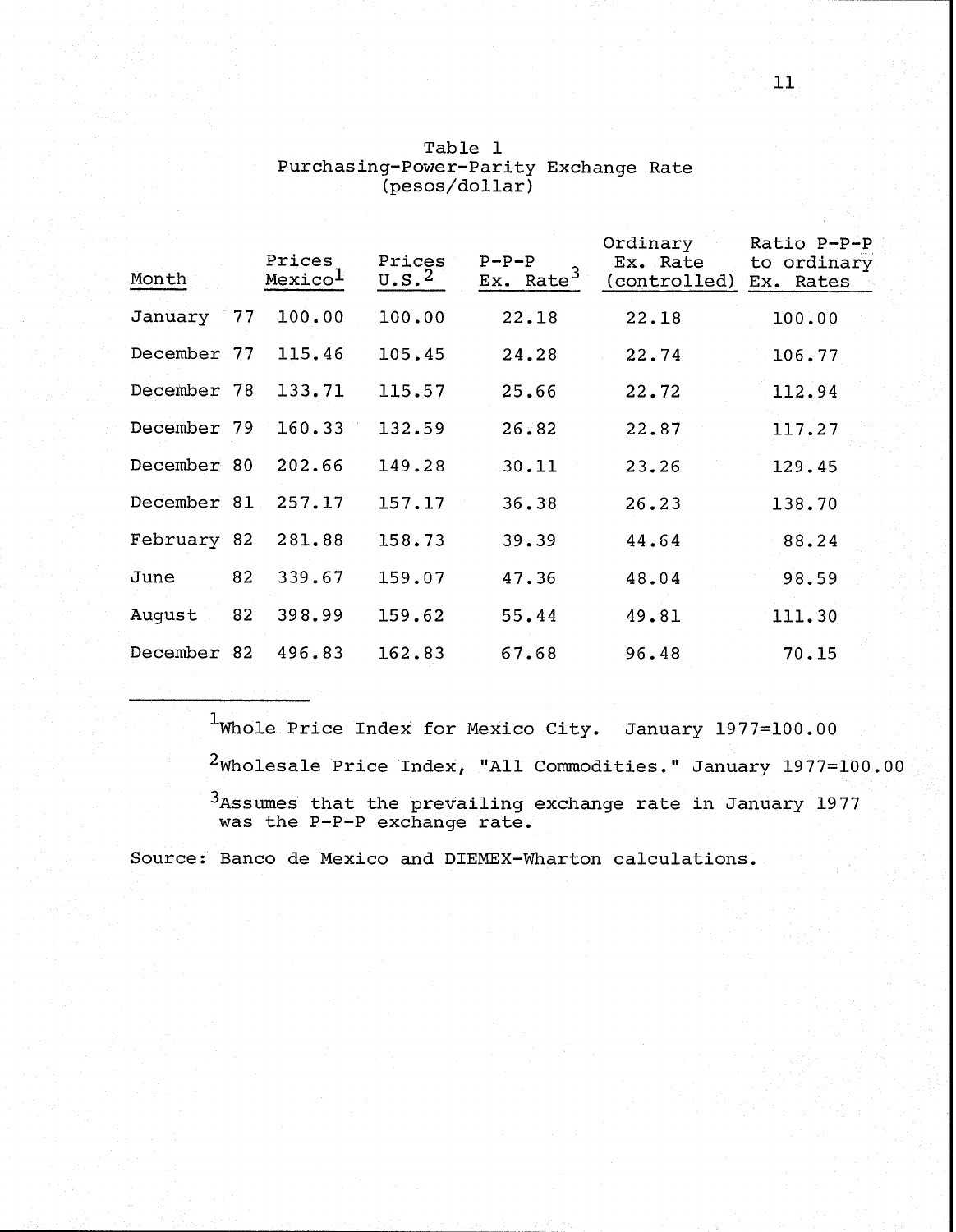# Table 2 Aggregate Demand and Supply Real Growth Rates

| $\left\{ \cdot \right\}$                                                   | Table 2<br>Aggregate Demand and Supply<br>Real Growth Rates |      |      |                      |                                                                       |                             |  |
|----------------------------------------------------------------------------|-------------------------------------------------------------|------|------|----------------------|-----------------------------------------------------------------------|-----------------------------|--|
|                                                                            | 1978                                                        | 1979 | 1980 | 1981                 | 1978-81                                                               | 1982                        |  |
| Aggregate Demand<br>Internal Demand (1)                                    | 9.2                                                         | 10.9 | 11.2 | 9.7                  | 10.3                                                                  | $-5.0$                      |  |
| Private<br>Consumption<br>Investment                                       |                                                             |      |      | $5.1$ 22.7 13.7 13.7 | $7.7$ 10.8 8.5 9.0 9.0<br>$8.1$ $8.8$ $7.5$ $8.1$ $8.2$ $0.6$<br>13.6 | $-3.8$<br>$-25.3$           |  |
| Public<br>Consumption<br>Investment                                        | 31.6                                                        |      |      | $17.1$ $16.7$ $17.0$ | $19.8$ 13.3 13.2 13.3 14.9<br>$9.9$ $9.6$ $9.5$ $9.1$ $9.5$<br>20.4   | $-6.6$<br>$-0.4$<br>$-11.7$ |  |
| External:<br>Exports                                                       | 11.6                                                        |      |      | $12.1 \t6.1 \t5.7$   | 8.8                                                                   | $-10.4$                     |  |
| Aggregate Supply<br>Internal Supply (GDP)<br>External Supply: Imports 21.9 |                                                             | 29.9 | 31.9 | 18.5                 | $8.2$ $9.2$ $8.3$ $8.1$ $8.5$<br>25.4                                 | $-0.7$<br>$-35.5$           |  |
|                                                                            |                                                             |      |      |                      |                                                                       |                             |  |

(1) Includes changes in inventories

Source: Minsitry of Planning and the Budget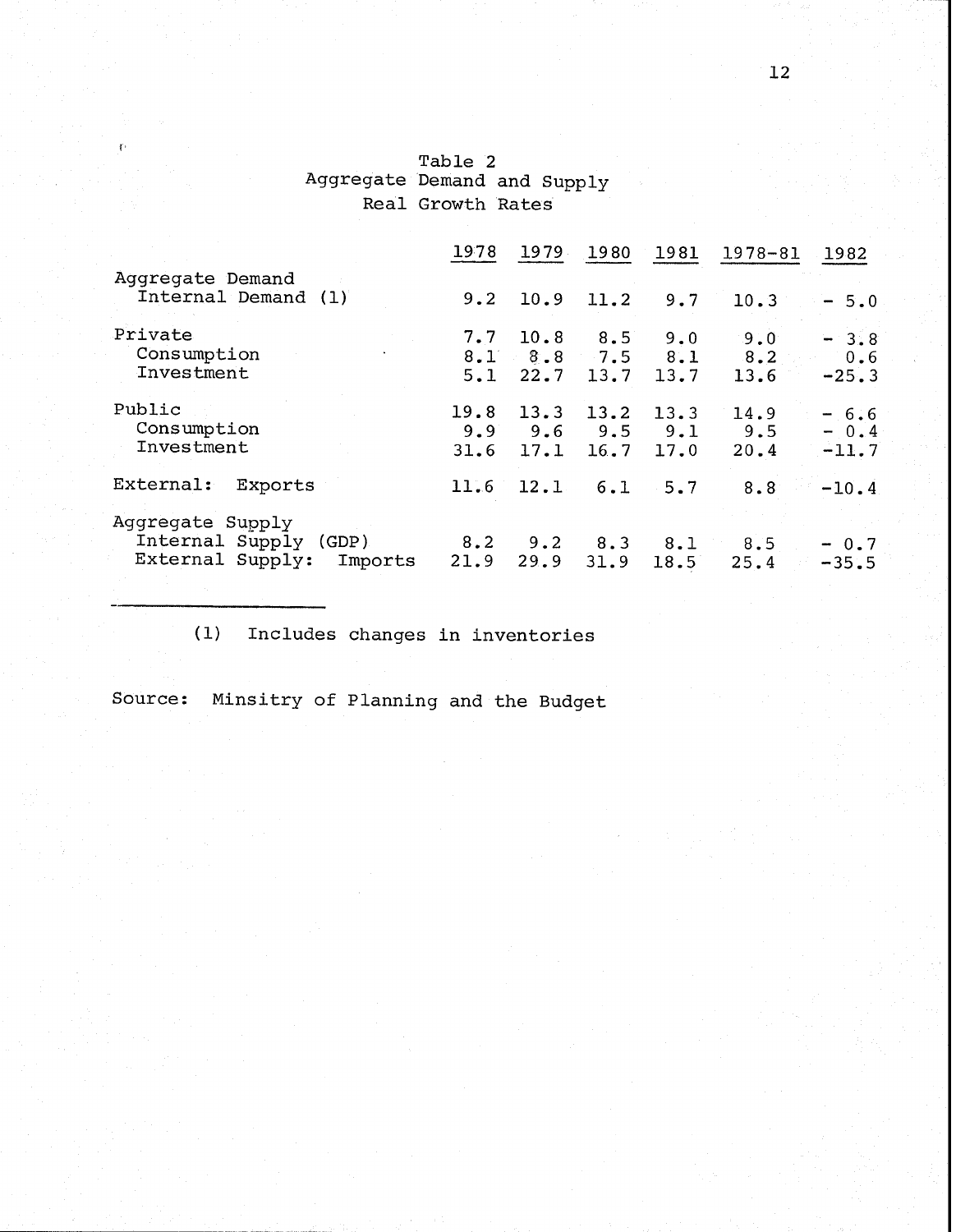exchange. The terms of trade are defined as the price of imports in terms of exports. It signifies the relative prices of imports to exports. The terms of trade can be defined as:

P (terms of trade) =  $S(\frac{PN}{PT})$ When a country devalues their currency, as Mexico did last year, foreign money costs more in terms of domestic money. Since foreign money is needed to purchase foreign goods, foreign goods also cost more in terms of domestic money. It also means that domestic money is cheaper in terms of foreign money, so that domestic goods are also cheaper for foreigners to buy.

However, the full impact of devaluation or depreciation of the national currency in terms of another is dependent upon their relative price elasticities.<sup>3</sup> When the elasticities are large the change in the terms of trade produced by devaluation will bring large increases to the national trade balance. Low elasticities would have little impact. In the case of Mexico, the government hopes that the cheaper peso will encourage more exports because it allows companies to sell products cheaply, and thus more competitively abroad.

#### Exchange Control

Exchange control is an exchange rate regime that favors direct government controls over international monetary transactions. In this case the authorities directly administer exchanges of foreign currency for national monies. Citizens who acquire foreign currency by selling goods, services or assets to foreigners may be required to sell that currency to the authorities for domestic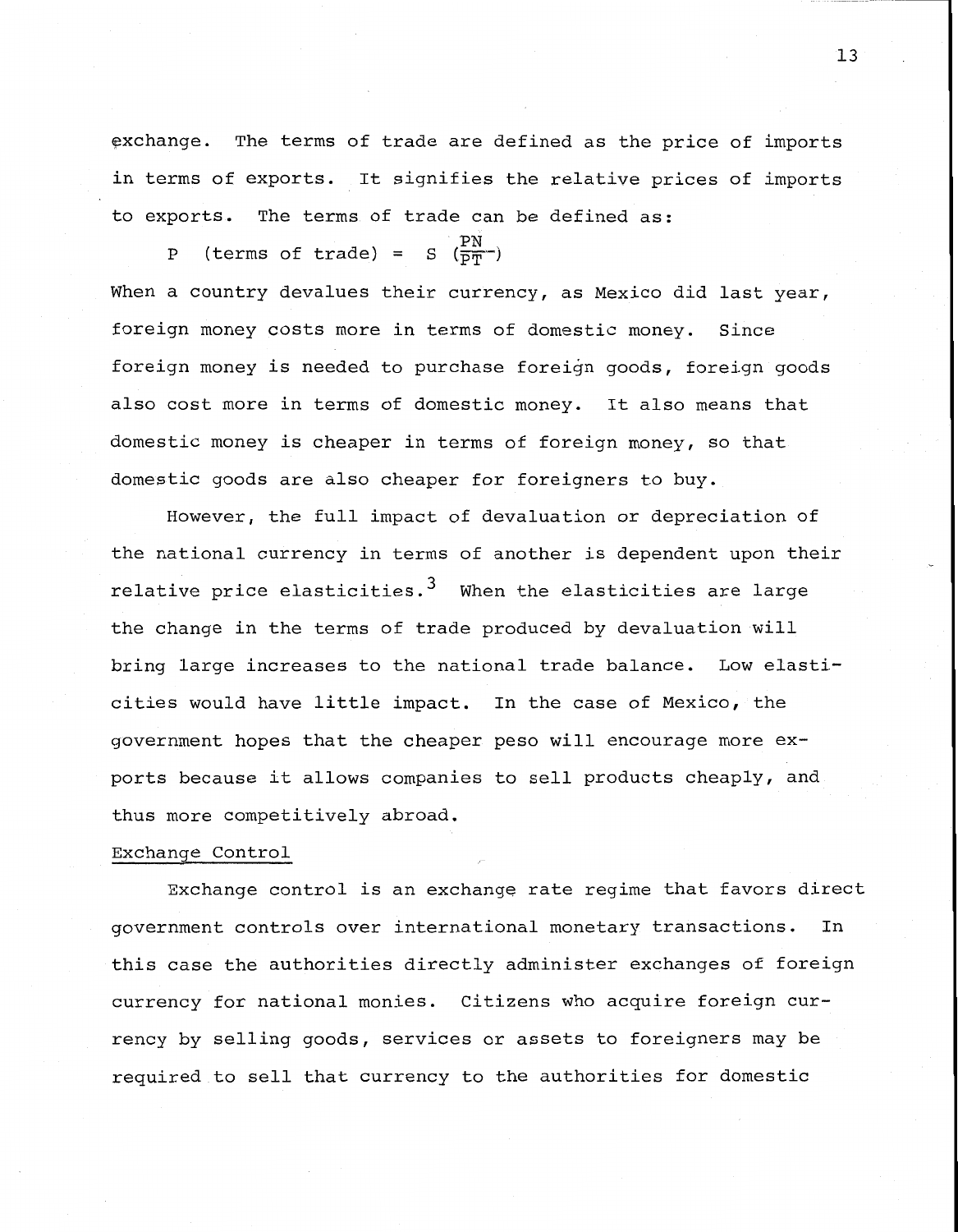money, and citizens who wish to buy goods, services and assets from abroad may need to apply to the authorities for the foreign currency they required.

This does not necessarily mean that exchange control is a stringent or bad policy for those sectors of the economy doing business with foreigners. If all that the authorities were doing was buying and selling of foreign exchange at a price that equated receipts to sales, the results would then be like having a floating exchange rate regime with the state acting as a clearinghouse. However, as we will see in the case of Mexico, the authorities' willingness to deal and terms of these dealings with the nationals depends on the identity of the citizen, the nature of the commodity the citizen wants to buy or sell, and the foreign country he wants to deal with.

## The Exchange Rate, Adjustments and Policies

There are two broad implications of exchange rate adjustment. First, balance of payment deficits and surpluses can be corrected or prevented by variations in the exchange rate. Second, exchange rate variations allows individual countries to control their own money supplies. Adjustments in the exchange rate can be carried out in four district scenarios. National currency could be depreciated, which means domestic currency becomes worth less in terms of foreign currency. Similarly, national currency can appreciate or increase in value in terms of foreign currencies. When a country is on the gold standard, its currency can be devalued. This is a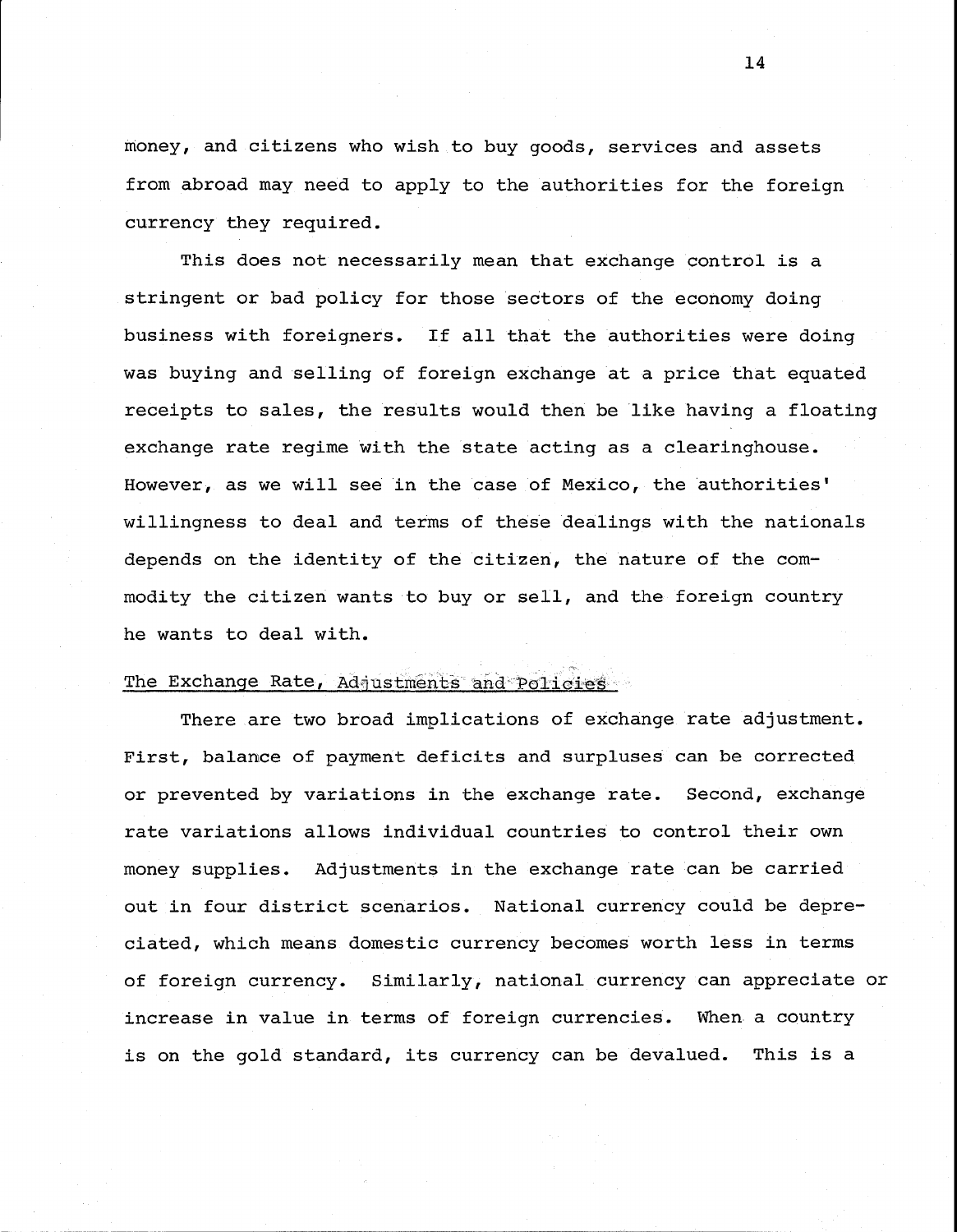reduction in the value of the currency relative to its monetary standard, i.e., gold. It could also be revalued, meaning an increase in the relative value of the currency in terms of its monetary standard. When a national currency, like the Mexican peso, is devalued, the devaluation reduces the value of the currency in terms of gold while other currencies are worth the same in terms of gold. Thus, it means that the peso in this case is also worth less in terms of the other currencies.

Governments need to exercise great caution and care when deciding which scenario of exchange control adjustment to follow and must analyze their implications. The specific policies to be developed by the affected government must be developed to operate efficiently in an internal and an international sphere, since the pursuit of these policies will have a tremendous impact in their balance of payment accounts and current accounts as well as national aggregate demand.

For internal and external balances under a fixed rate of exchange system, government authorities have two ways of instituting their desired goals, fiscal policy and monetary policy. When authorities are able and willing to sterilize payment imbalances so that they can exercise their independent monetary policies, they are controlling interest rates. We know that changes in interest rates could stimulate or curtail aggregate demand which in turn affects national income. We have also seen the impact of interest rates in the determination of the rate of exchange. Fiscal policy on the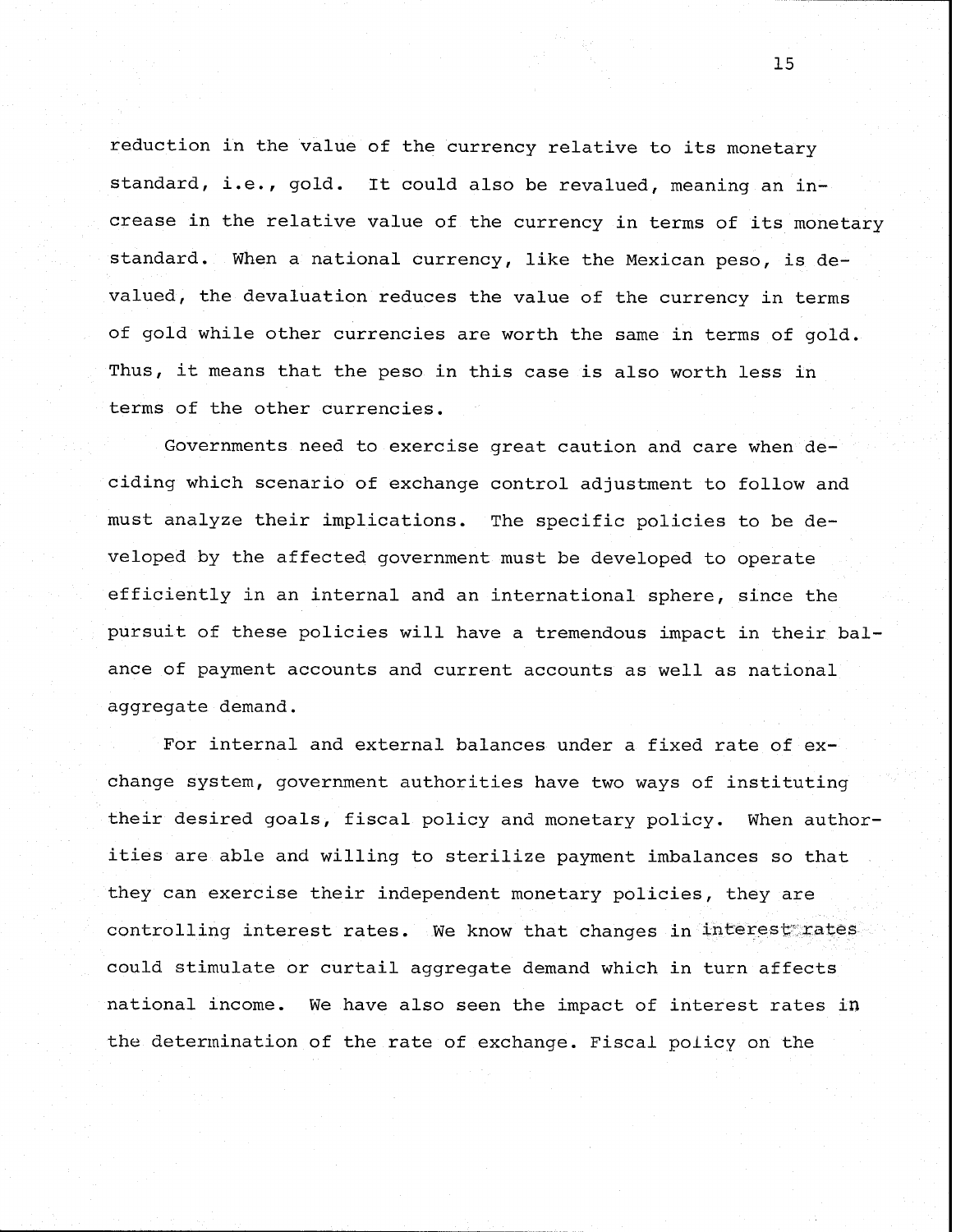other hand affects the budget deficit, which in turn impacts the external balance. An increase in the government deficit, by stimulating income and therefore imports, will tend to increase the balance of payment deficit. An increase in the interest rate will decrease the payment deficit for two reasons. By reducing national income, it reduces imports and so decreases the balance of trade deficit; a higher interest rate also makes domestic assets more attractive relative to the foreign assets and so generates a capital account surplus provided that capital is internationally mobile. These conclusions are short run conclusions and offer only temporary relief from the internal-external balance dilemma. Since it requires a long time for the effect of fiscal and monetary policy to take place, short run effects of fiscal and monetary policy in the current account could be over before fiscal policy even begins to do its thing.

As related to the Mexican situation, fiscal and monetary policies were implemented. On May 16. 1982, "the Minister of Programming and Budget, Ramdn Aguerre Velazquez, announced measures adopted by the Federal Government to attenuate the negative effects of devaluation and strengthen the fight against inflation." He went on to announce that, "it is asserted that as a result of the devaluation the budgetary scheme had been altered, both because of the effects on debt service and on the wage adjustment decree to make good the loss in purchasing power of the workers. As a consequence there was a need to reduce public sector expenditure.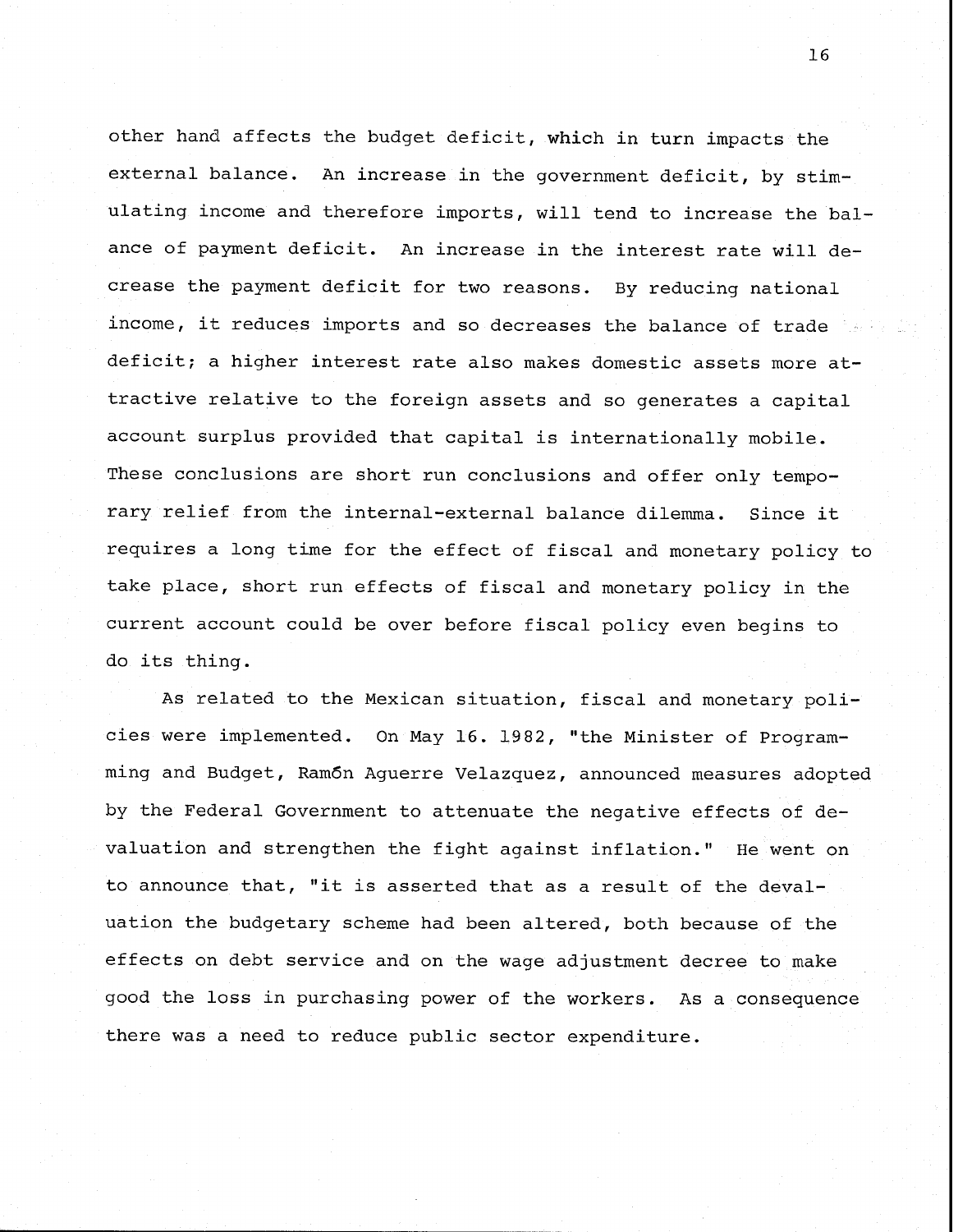| лп<br>'abl |  |
|------------|--|
|------------|--|

| Federal Expenditures Budget 1982                     |       |         |
|------------------------------------------------------|-------|---------|
| (Billions of pesos)                                  |       |         |
| Original budgeted expenditure                        |       | 3,320.6 |
| Less: personal services                              | 589.5 |         |
| Debt servicing                                       | 722.1 |         |
| State and municipalities                             |       |         |
| shares in Federal taxes                              | 193.8 | 1,505.4 |
| Adjustable budgetary expenditure                     |       | 1,815.2 |
| Reduction                                            |       | 150.0   |
| % of reduction in terms of original budget           |       | 4.52    |
| % of reduction in terms of adjustable<br>expenditure |       | 8.26    |
|                                                      |       |         |

Source: Ministry of Programming and Budget

The decision had been made not to permit any budget increase (see Table 3). The budget will be reduced by a total of 150 billion pesos or 8.3% in the areas indicated and 4.5% of the original budget as a whole.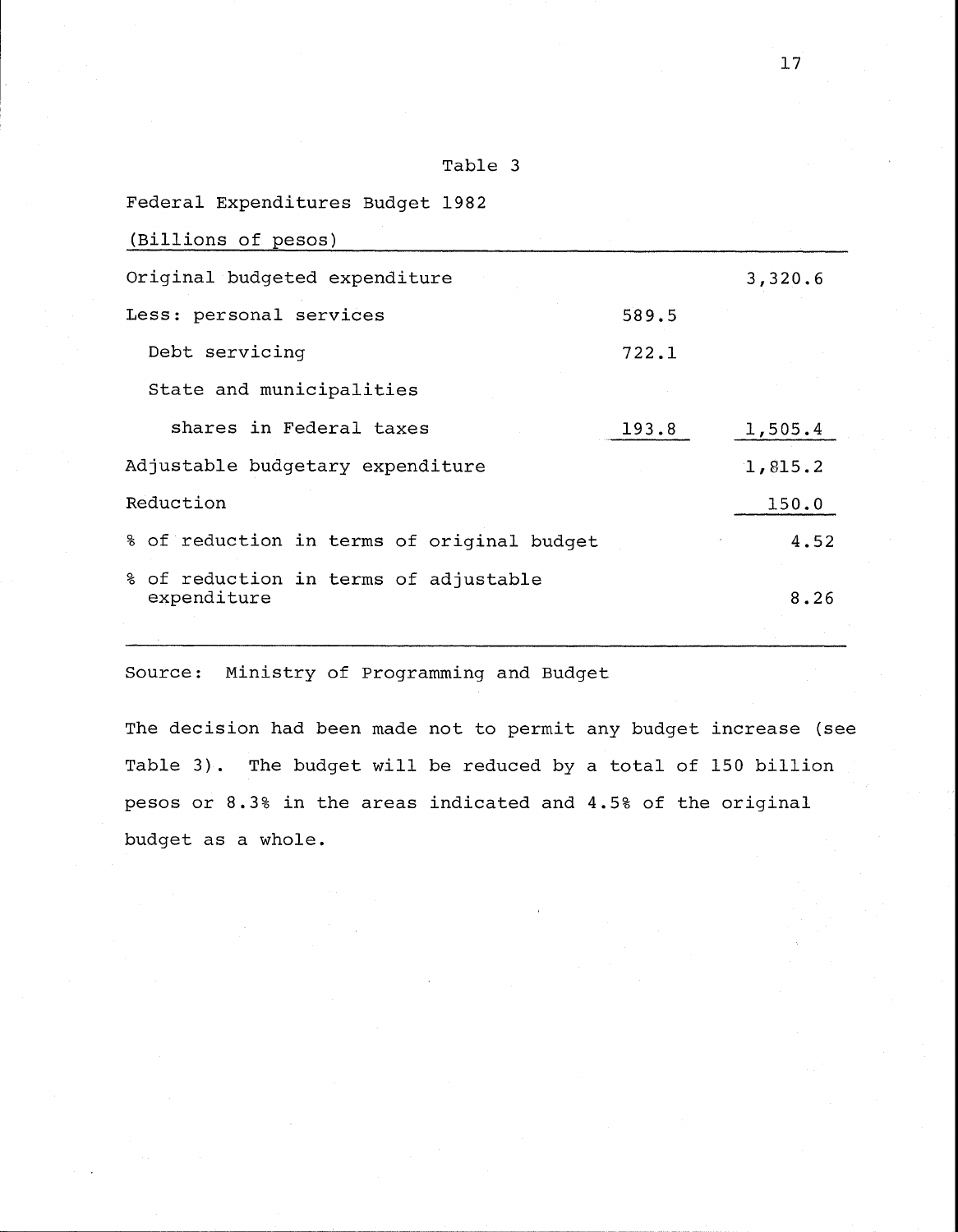#### 111. PROBLEMS FOR MEXICO

These collected policies are expected to alter Mexico's course--recession followed by slow growth in GDP. De la Madrid must win the cooperation of organized labor as well as that of the 1.6 million public service employees. Increased unemployment makes this problem more difficult, as may any sizable reduction in the public work force.

Inflation, financial uncertainties, a general feeling of unrest, and the **U.S.** recession have all combined to reduce tourism revenues, If nothing else, the uncertainties relating to tourism revenues have made planning much more difficult than was the case from 1960 to 1970 when these revenues rose 10.3 percent annuallyand in<sup>7</sup> 1970-1980 they increased 14.9% per year. Border transactions follow the same pattern as tourism, compounding the problem.

Interestingly, both the labor problem and tourism problem are tied to inflation. From January 1977 to December 1982 the WPI for Mexico City increased almost 400 percent. Even with the policies enacted by the de la Madrid government, inflation is expected to remain strong through 1985. On the positive side, the accelerating trend may be broken. If so, the impact on tourist trade and wage settlements could be very settling on the economy.

A final problem faced by Mexico relates to business' inability to obtain (at low cost) the dollars needed to import materials necessary for production. Not only do exchange controls increase the cost of imports, they can be used to ration foreign exchange and thereby limit imports directly.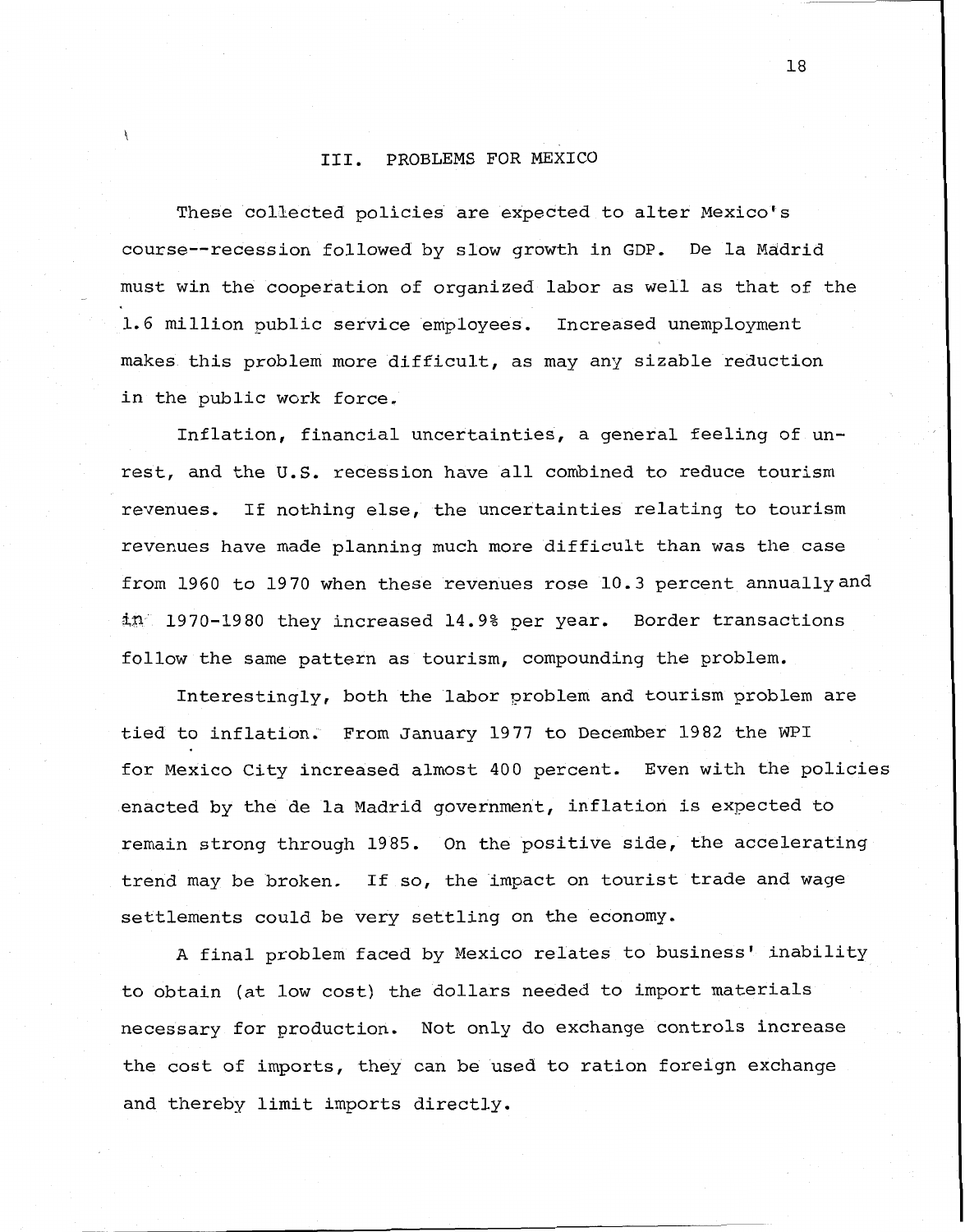On September 1, 1982, the then President of Mexico Jos6 López Portillo signed into law a "Decree Regarding Generalized Exchange Control." This decree established the Central Bank of Mexico as the state clearinghouse dealing with matters of foreign exchange. The decree further established that foreign currency will not be legal tender in the nation and foreign currency will be exchanged at the appropriate rates, through the Central Bank. Control of the exit and entry of foreign currencies were also established. The sole purpose of this control condition is to prevent capital (dollarization) flight from the nation to foreign banks. In this decree, the Mexican president established a two tiered exchange rate regime--the preferential exchange rate and the ordinary rate.

On September 4, 1982, Carlos Tello, Director of the Bank of Mexico, explained in a press conference the new system of exchange control. He established that the preferential rate fixed at \$50 Mex. (\$105 today) to the U.S. dollar "will apply to all imports of goods authorized by the Ministry of Trade." The second exchange rate--the ordinary fixed at \$70 Mex. (\$150 today) to the U.S. dollar will apply to all exports of goods and services, imports of services among which tourism is the principal force and all payments of principal and interest corresponding to deposits in foreign currency.

In an article which appeared in the Wall Street Journal on March 11, 1983, Lynda Schuster presents several actual cases in which the authorities<sup>t</sup> willingness to deal or lack thereof is affecting the functioning of the national economy. Companies that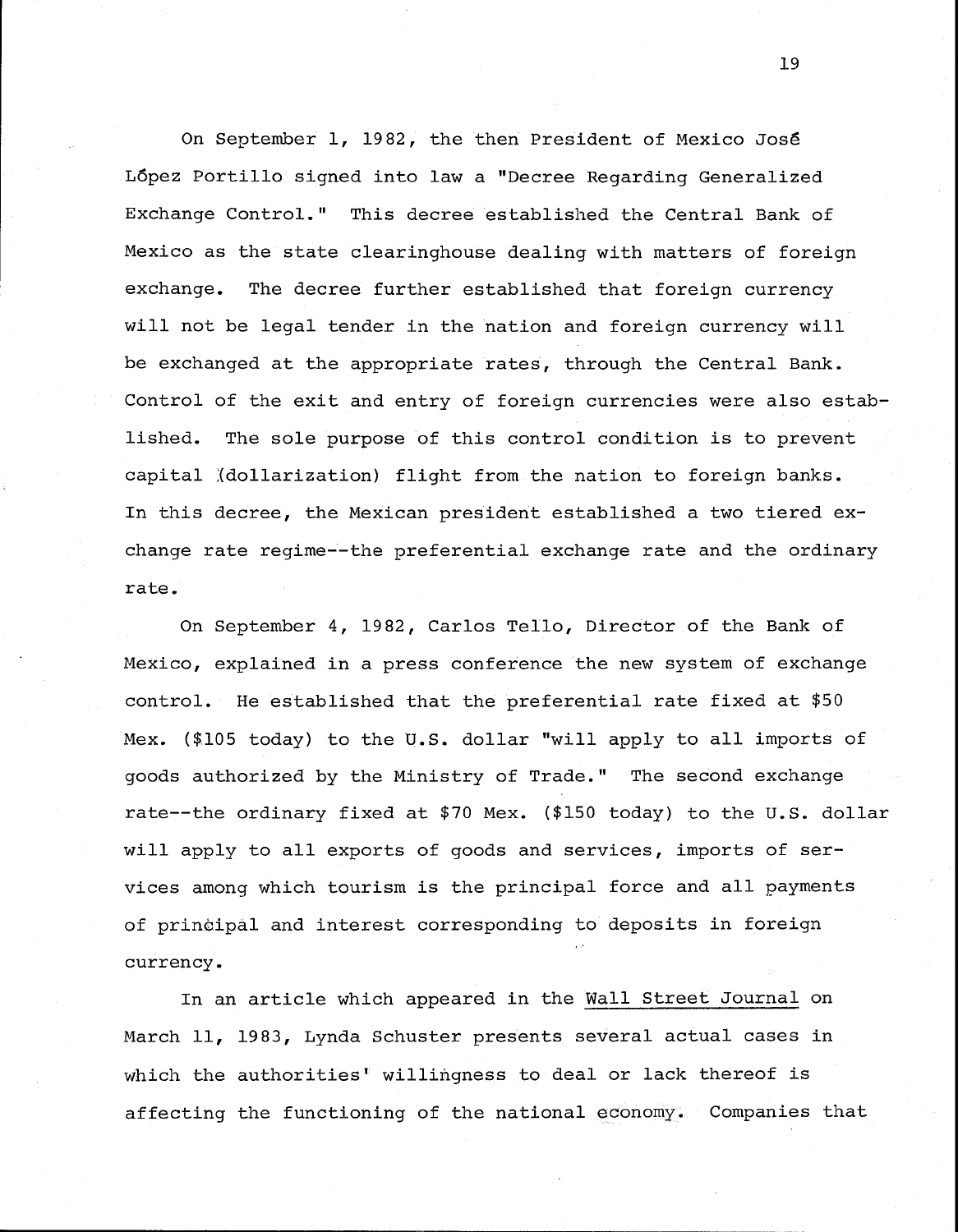during the last 30 years never had any problems obtaining money and materials needed to turn a profit, are finding it almost impossible to stay afloat. These companies were importing raw materials from the U.S. rather inexpensively, but due to the devaluation of the peso and the exchange control their situation is a different one. Their exports might be more attractive abroad but imports have become more expensive, creating production bottlenecks.

The government, through the Central Bank, says that less expensive dollars (the preferential rate) are available for crucial imports. But merchants and entrepreneurs that tried to get these dollars from the Central Bank find out that these dollars are difficult to get or simply can't be liberated from the Mexican bureaucracy. The alternative is for the entrepreneurs to buy the necessary dollars at the free-market rate or in the black market. Most of them cannot afford to, making the importing of the necessary raw materials almost impossible.

The solution, according to the Mexican government, is to decrease imports and change to local raw materials. But to make this change firms need to buy machinery to handle the local materials; they need once again those "phantom" dollars to acquire the new machinery, since Mexico produces very small quantity of capital goods. Assuming that a firm can overcome the obstacles mentioned above, after his foreign sales are made then his dealings with the Central Bank begin, He will find that the receipts are paid through the Central Bank, at the lower rate of exchange.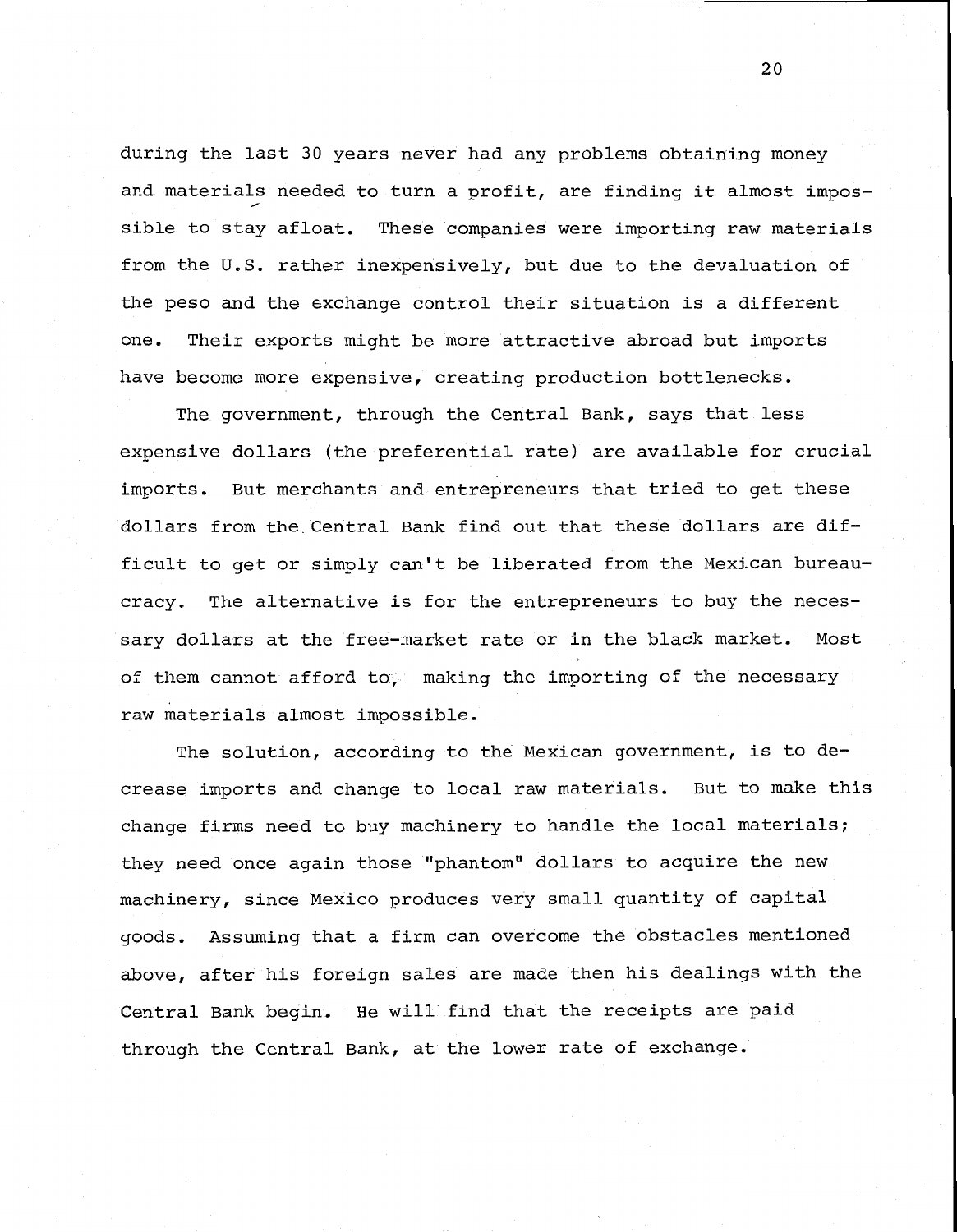## IV. PROBLEMS FOR THE U.S.

Mexico is the United States' third largest trading partner, after Canada and Japan. In 1982, trade between the two countries totaled \$31.6 billion. The main U.S. imports were oil (552,000 bbl. per day, worth \$6.2 billion annually) and natural gas (300 million cu. ft. per day). Until the economic crisis, Mexico had become an increasingly important consumer of U.S. manufactured goods, machinery and services. Because of its external debt problem, Mexico cut its imports back drastically in 1982. U.S. exports fell by 60 percent, and the U.S. \$4 billion trade surplus with Mexico became a \$4 billion deficit in 1982. Estimates indicate this change has cost the U.S. economy 200,000 jobs.  $4$  Future cuts in imports by Mexico will continue to "shut off" one of the industrial country's main engines of growth.<sup>5</sup>

The devaluation and import restrictions have significantly hurt U.S. border retailers with consequent effects on employment. Decreased expenditures have caused sales taxes to plummet. When viewed along with Reagan's cuts in funding for state and local governments, the effect on public employment is obvious. 6

U.S. investors in Mexico are in a precarious position. Included are individuals, firms, and banks. After the nationalization, dollar accounts were converted to pesos, and a limit was pleased on the pesos that could be removed from Mexico to 5,000. The Reagan administration has offered aid to U.S. banking interests, but not U.S. citizens. U.S. banks have made a large quantity

 $21<sup>1</sup>$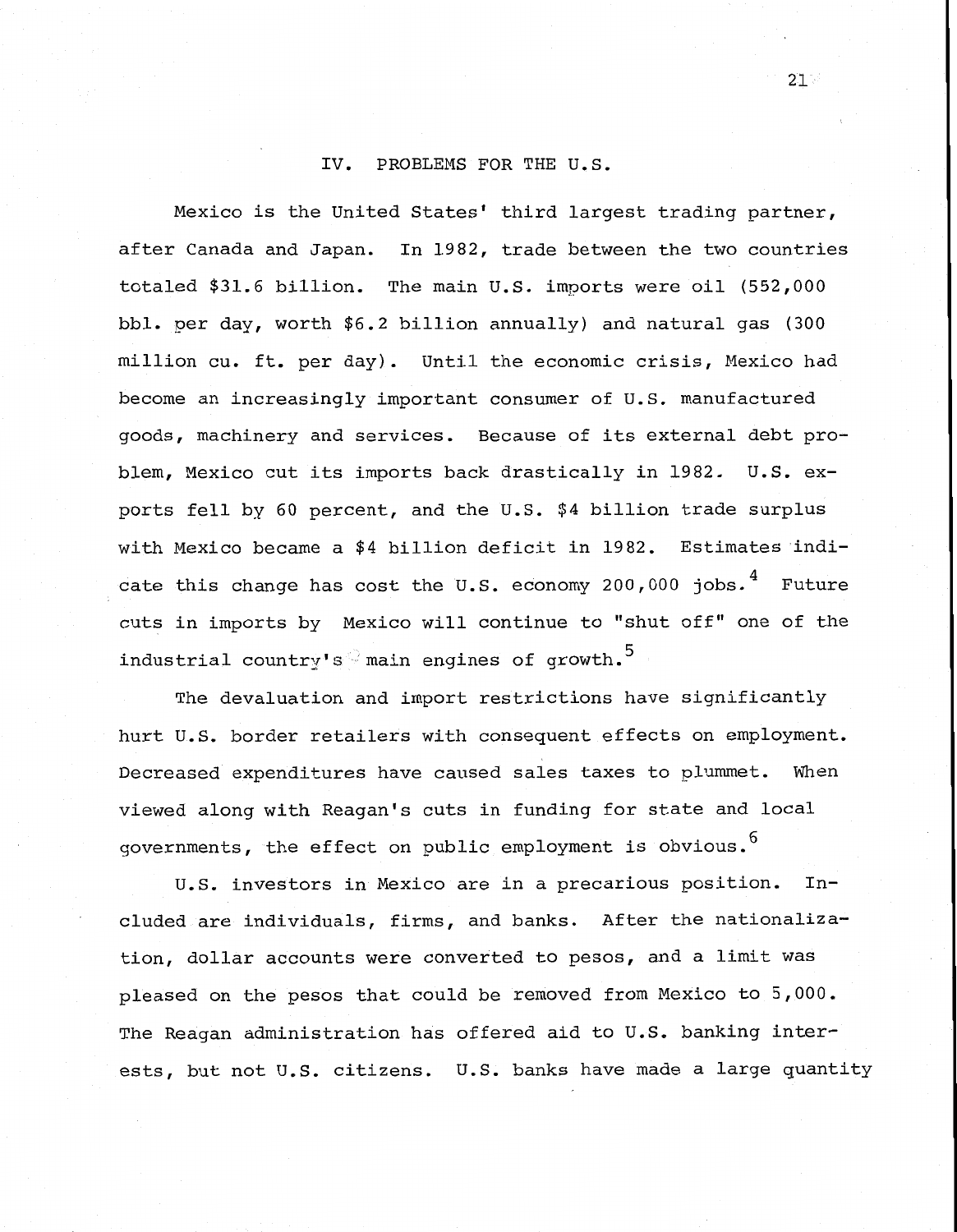of loans to Mexico. The nine largest U.S. banks have loaned 60% of their shanreholders<sup> $\mathbf{r}$ </sup> equity, and smaller banks in the Southwest are vulnerable. According to one view, overeager lenders are as responsible for Mexico's financial problems as the overeager borrower. The possibility of default could seriously disrupt the U.S. banking system.

#### V. IMF AND STABILIZATION

The November 10, 1982, agreement between Mexico and the IMF laid out a program to promote economic stabilization and ease the repayment of foreign debts. Some observers feel that the IMF's austerity plan may be somewhat self-defeating, leading not to manageable debt and growth but rather contractions in both Mexico and the U.S.

Most forecasts of Mexico's economic future under IMF constraints suggest a contraction in GDP and an increase in unemployment in 1983, and slow sustained growth over the next few years. Inflation is expected to moderate as the ratio of the deficit to GDP falls, and the rate of growth in the money supply decreases.

## VI. SUMMARY AND CONCLUSIONS

The chief problems faced by Mexico can be grouped in two categories: external and inbernal. External problems are those that Mexico must take as given. These include the recovery of the U.S. economy, the world price of oil and interest rates. U.S. economic recovery seems to be critical to economic stabilization in Mexico.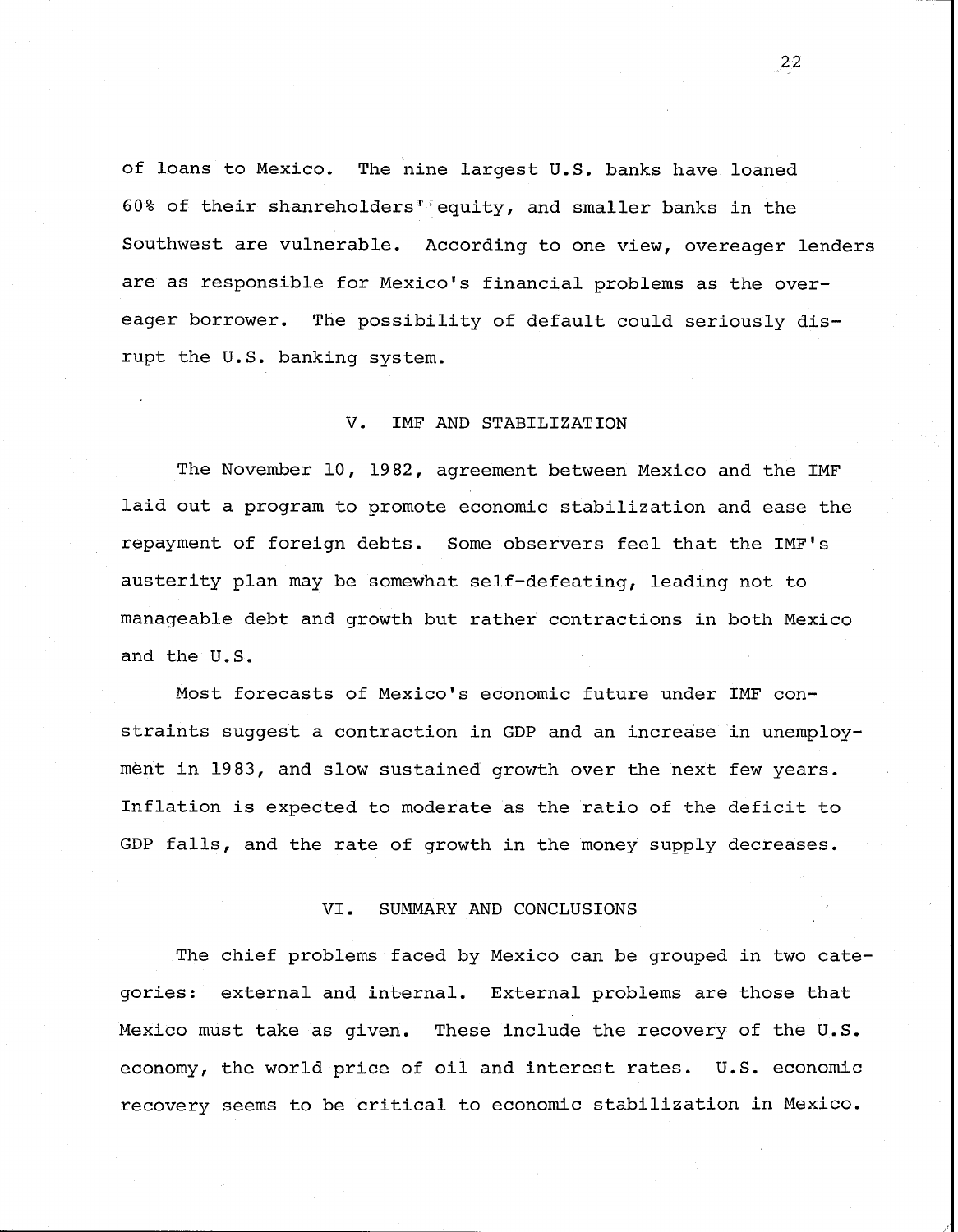Both oil and non-oil exports to the U.S. could exhibit a significantly improved performance. The current low level of oil consumption will likely be reversed as U.S. manufacturing rebounds, as for non-oil exports, these have an elasticity, with respect to U.S. GNP, greater than one. Therefore, it would not be surprising if exports lead the post 1983 expansion in Mexico. The peso devaluation has reduced the cost of Mexican exports in U.S. dollars, making these goods and services even more attractive. In a similar vein, an increase in the demand for oil should slow the downward movement in its price, and eventually probably restore it to previous levels. Wharton Econometrics has estimated a \$2 change in the world price would change Mexican GNP by 3.7 percent.<sup>7</sup> Finally, if inflation continues to moderate in the U.S., interests rates could dip, thereby significantly reducing Mexico's debt service problems.

The two key internal problems facing Mexico seem to be the ratio of the deficit to GNP, and the rate of growth in the money supply. Not only will government expenditures need to be restrained, but Looney and Frederiksen have argued a tax reform is critical to stabilize the economy in the future.  $8$  Money supply growth is expected to slow from 66 percent in 1983, and this too is very significant.

It is clear that from the data presented above, Mexico's huge anticipated oil revenues were the basis for its ambitious growth program. Since Mexico's growth was still modeled after an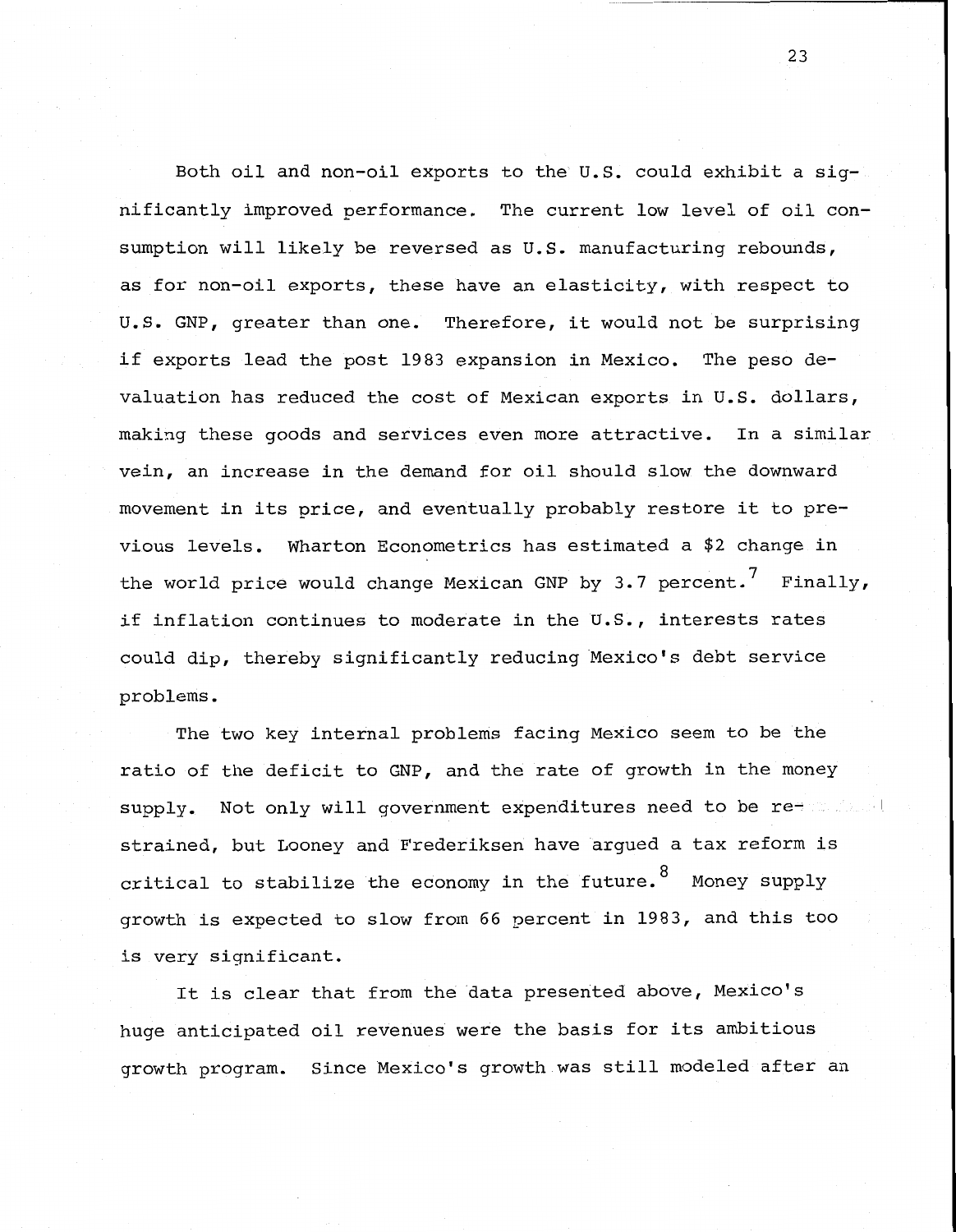industrialization model with its emphasis in inward growth, Mexico continued to borrow from foreign sources, increasing its debt, When the oil revenues failed to materialize, the country found itself overextended to such a degree that it could not meet its foreign debt commitments due to its liquidity problems. Mexico did not have any other choice but to take tough and stringent measures to keep the situation under control. At home the new administration has reduced the budget to the bare essentials and new monetary rules, including exchange control and the nationalization of the banking system were implemented. Abroad, Mexico is working on the rescheduling of its debt and new financing through the IMF and others.

The Mexican-American relations are so interwoven that it is impossible to completely unravel the interdependence between American and Mexican business. However, it seems that in most probability it will increase. The U.S. can take advantage of the situation by providing Mexico with the necessary funds to restructure their debt. In return, the U.S. obtains cheaper oil and natural gas. The U.S. can also obtain relaxation from the Mexicans regarding their protectionary policies relating to imports and investment in Mexico.

At first glance one might conclude that the exchange control exercised by Mexico would decrease American exports. However, one needs to look closer, Mexico is not a producer of capital goods. Most of their capital equipment is dependent on American industry.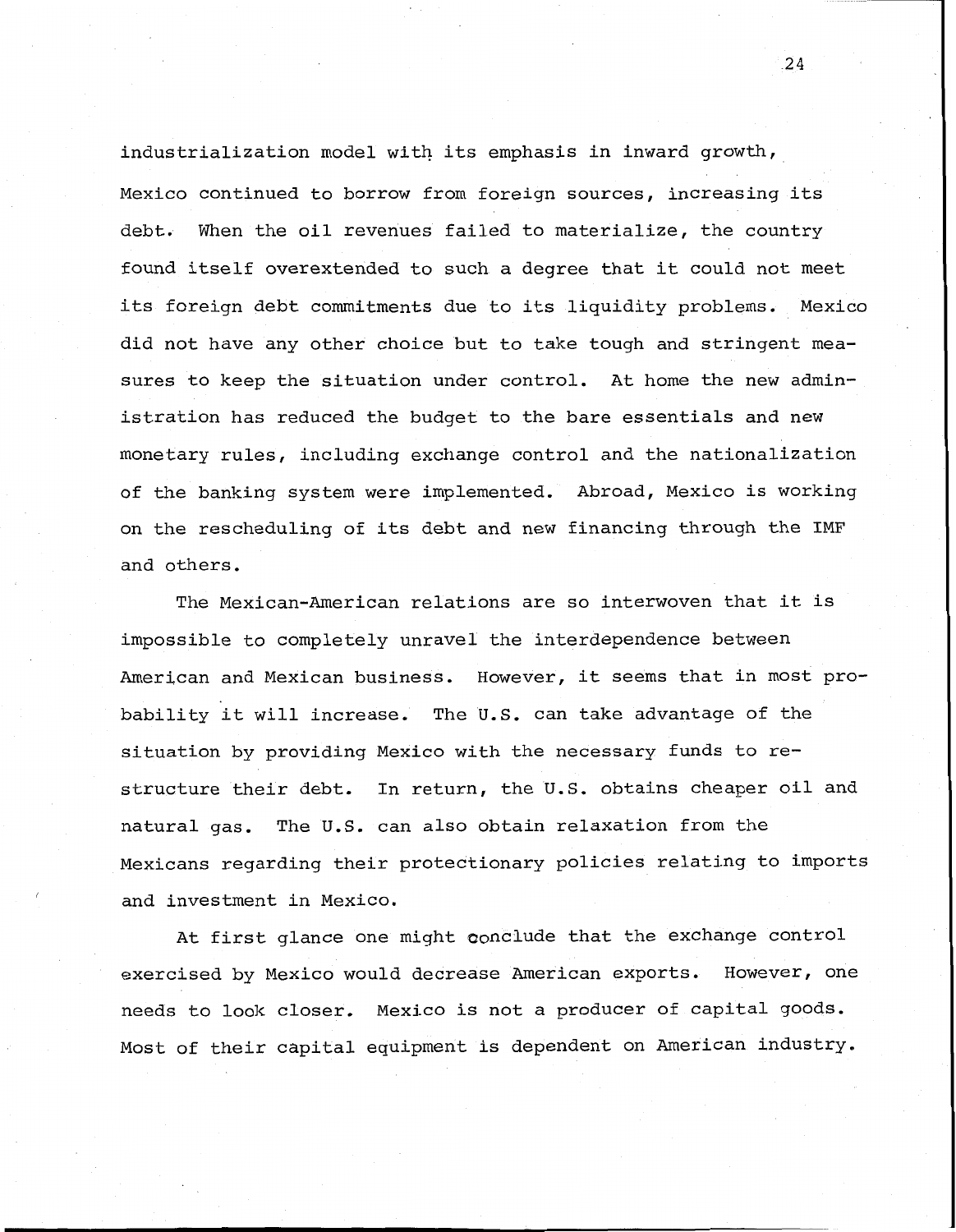A large proportion of the imports of Mexico are imports of U.S. intermediate products. In turn these intermediate products are transforced into final products and exported to the U.S. If the Mexican economy is to start moving again, their foreign debt needs to be restructured based on more realistic projections of oil revenues; oil production may need to be increased and relaxation and adjustments regarding the imports of raw materials and intermediate goods from the U.S. need to be established.